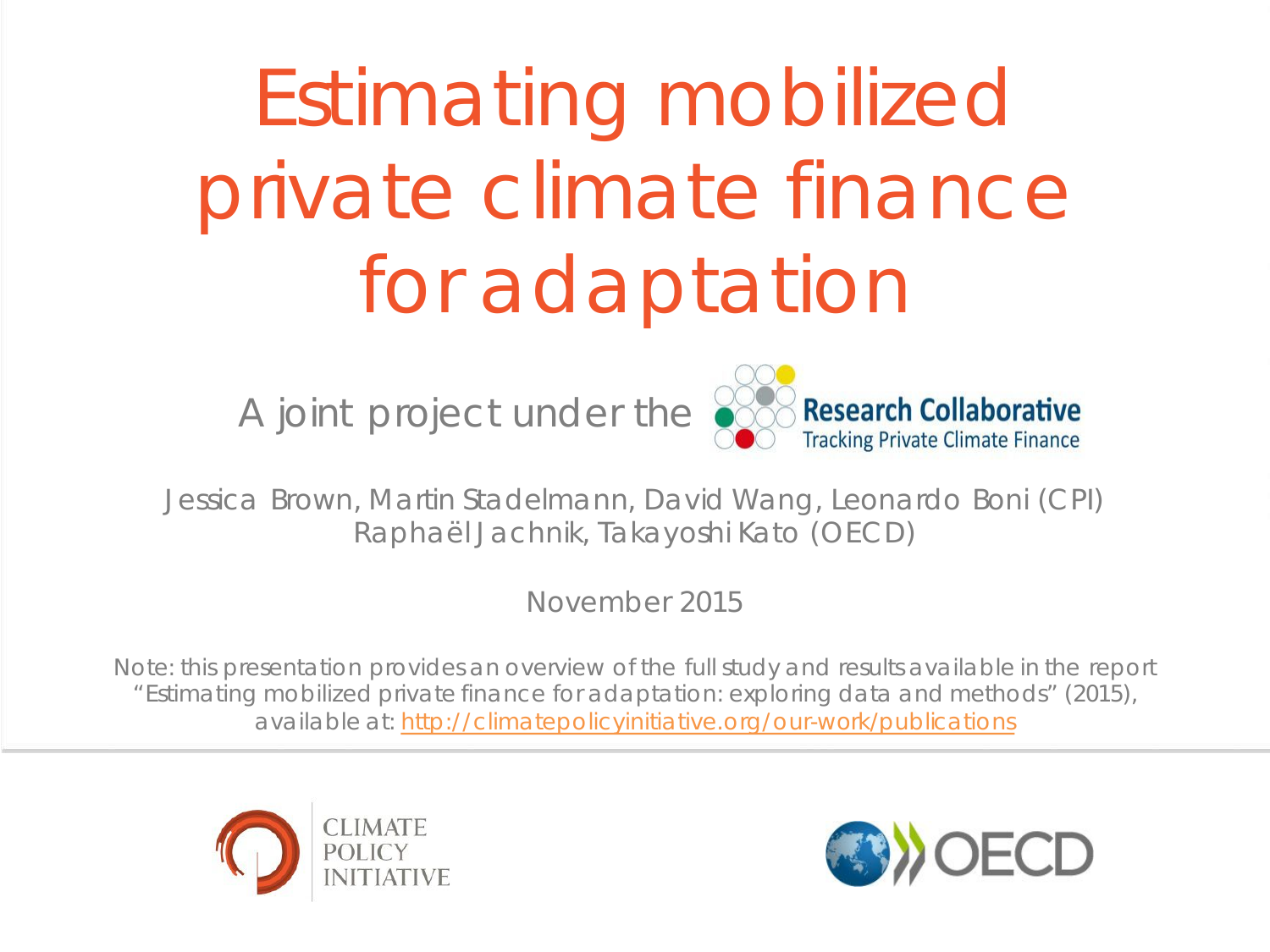### **Overview**

- Objective and motivation
- Definitions of private finance mobilization
- Phase 1: Exploring existing data and methodologies for measuring mobilized private adaptation finance
- Phase 2: Developing new methodological approaches for measuring mobilized adaptation finance
- Phase 3: Testing the methodological approaches
- Key takeaways

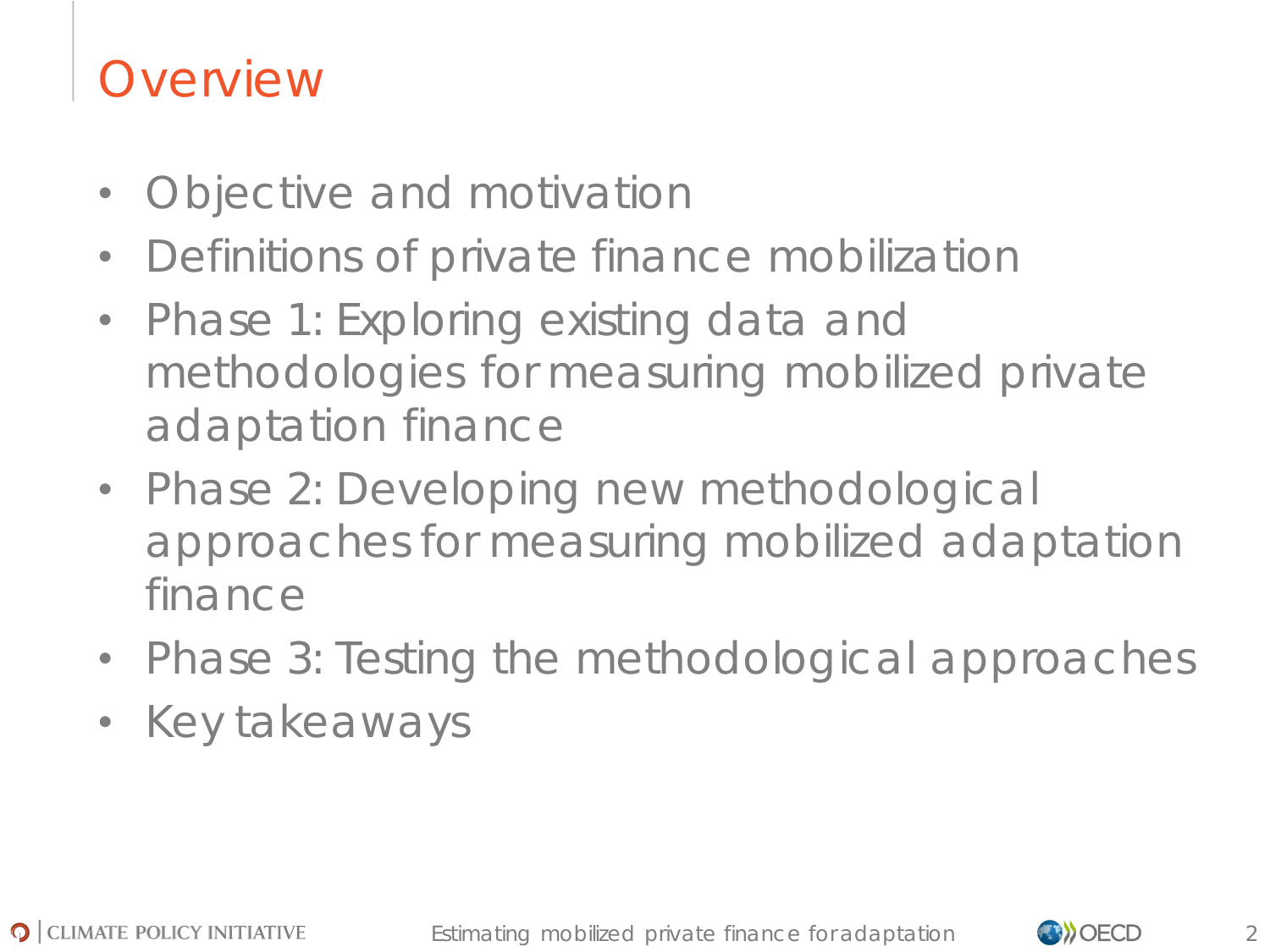### Objective: Explore data and assess methods to measure mobilized private adaptation finance

- This report aims to **develop more comprehensive**  mobilized by developed countries' public interventions for climate adaptation in developing countries.
- Analysis has so far primarily **focused on mitigation** while only **partly dealing with adaptation**.
	- It has been hindered by **data constraints** and **methodological challenges**.
- The present study aims to:
	- 1. Take stock of **data availability** and **existing methodologies**.
	- 2. Develop and evaluate a **range of methodological approaches**.
	- 3. Conduct **case study-based pilot measurements** of mobilized private finance by testing methodological approaches on bilateral public adaptation finance initiatives.

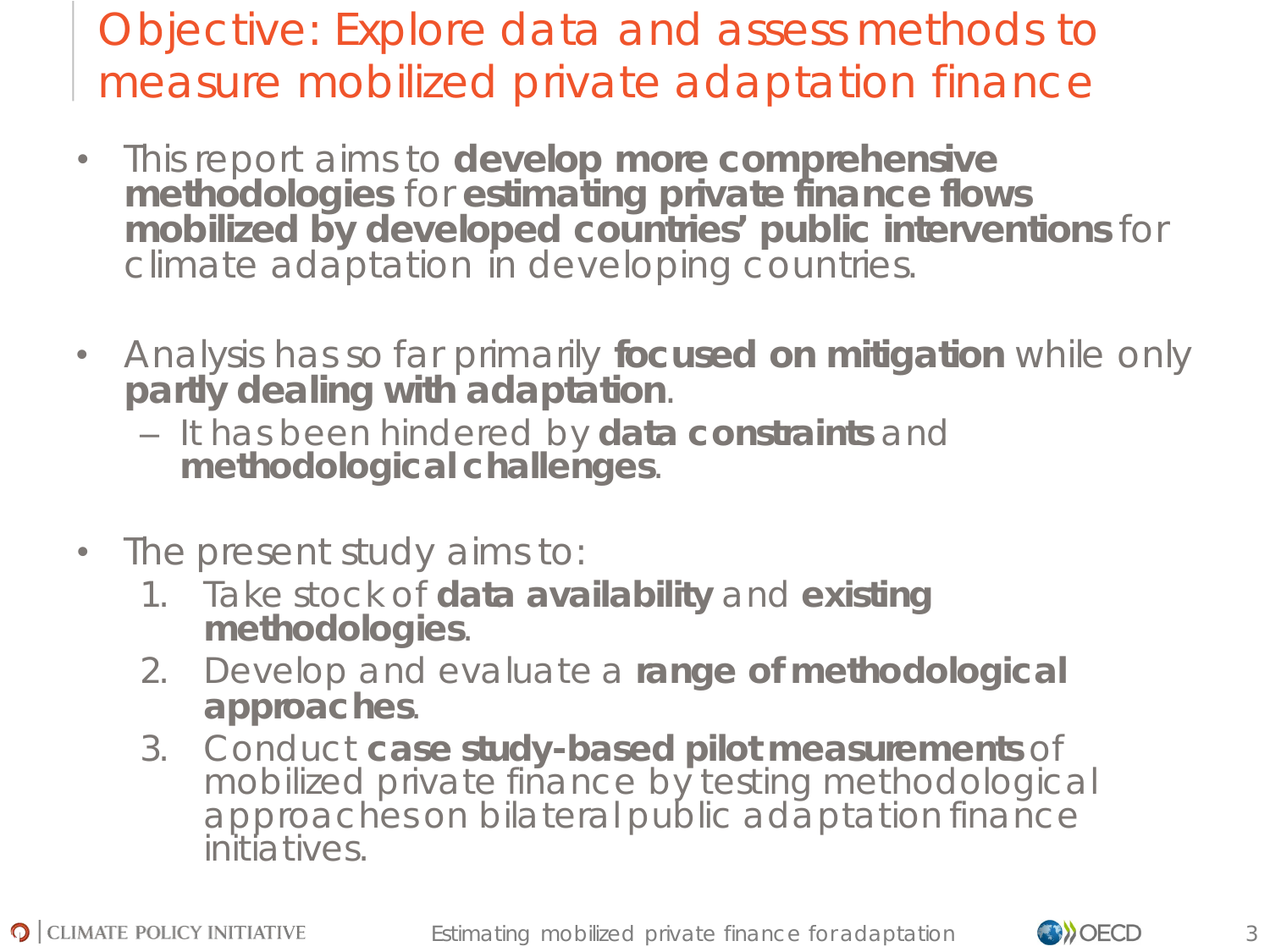### Motivation: data gap on private adaptation finance

There is limited known information on private finance for adaptation in general, especially on how public interventions can mobilize private finance.



**O** CLIMATE POLICY INITIATIVE

Estimating mobilized private finance for adaptation  $\langle \rangle$ 

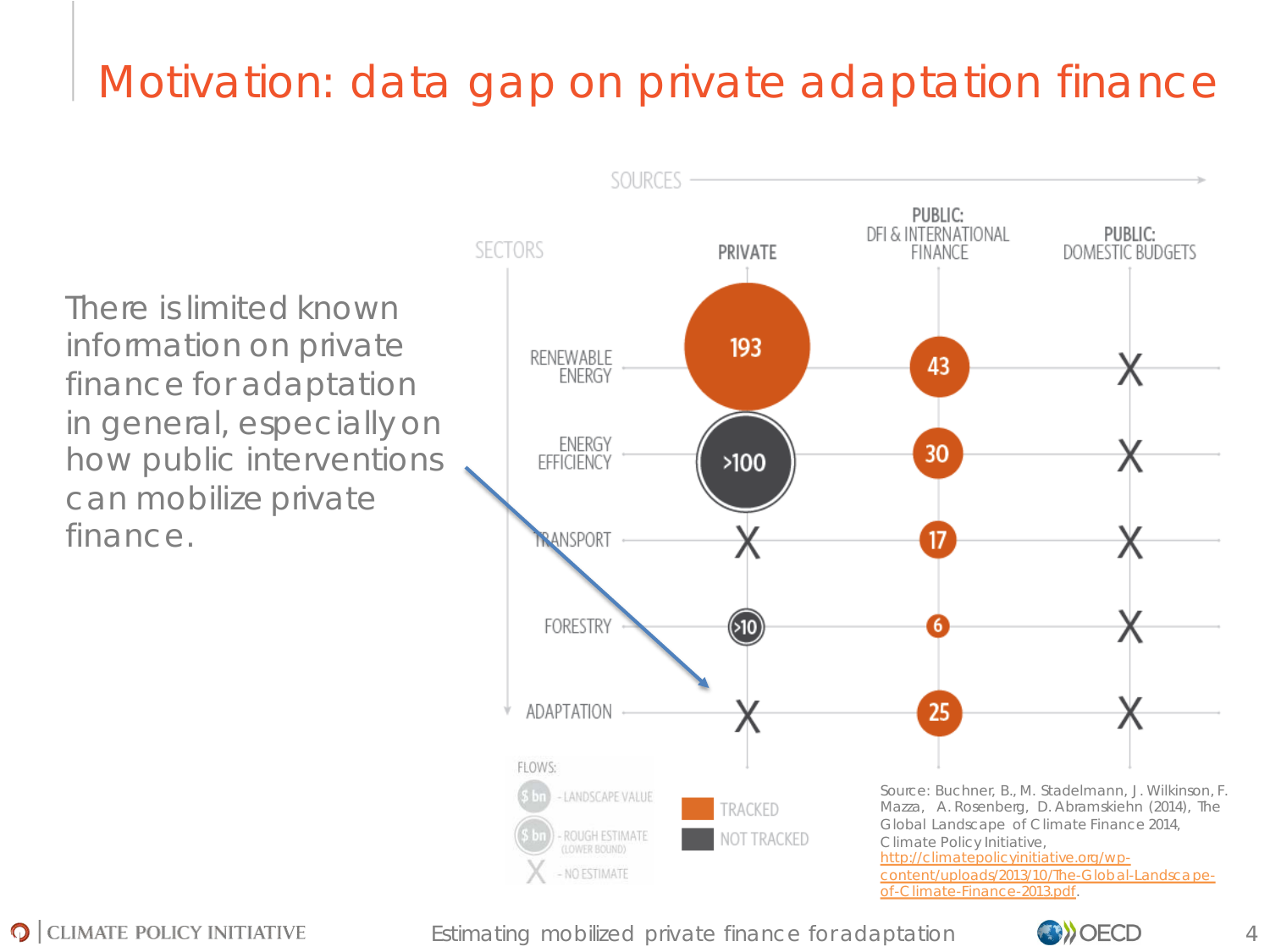### Definitions of private finance mobilization

Estimating mobilized private finance for adaptation 5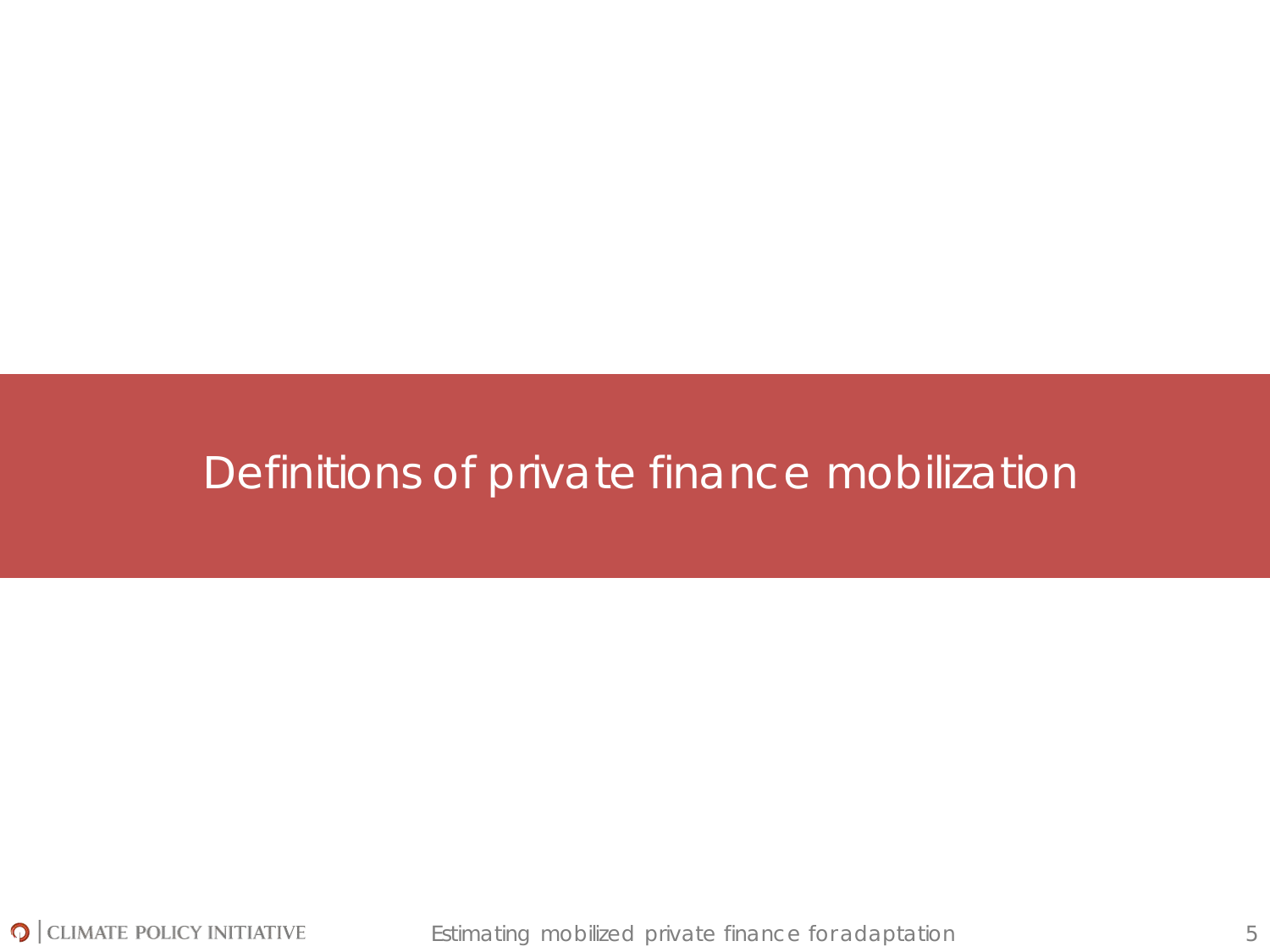# Private finance mobilization: *direct*



- Private finance that is **co-invested into a project, program or fund**
- It is **invested as a direct result** of the provision of public finance or guarantee to that same project, program, or fund.

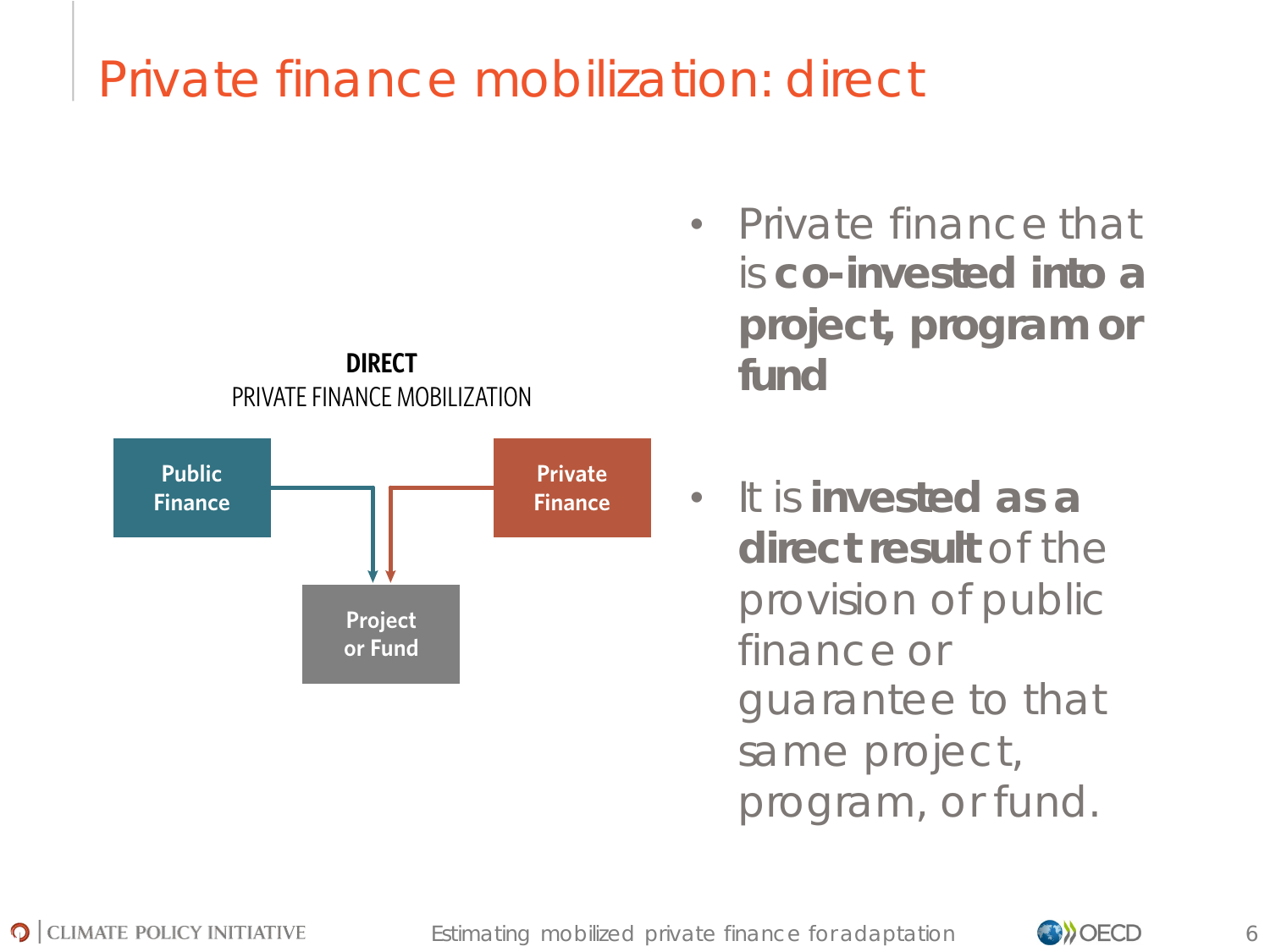### Private finance mobilization: *intermediated-direct*

- Private finance that is **PRIVATE FINANCE MOBILIZATION** mobilized **one step downstream of the public finance intervention,** via a fund or credit line
- Similar to co-financing, but finance goes through different funds before reaching the final investment

# **INTERMEDIATED-DIRECT**



**O** CLIMATE POLICY INITIATIVE

Estimating mobilized private finance for adaptation 7

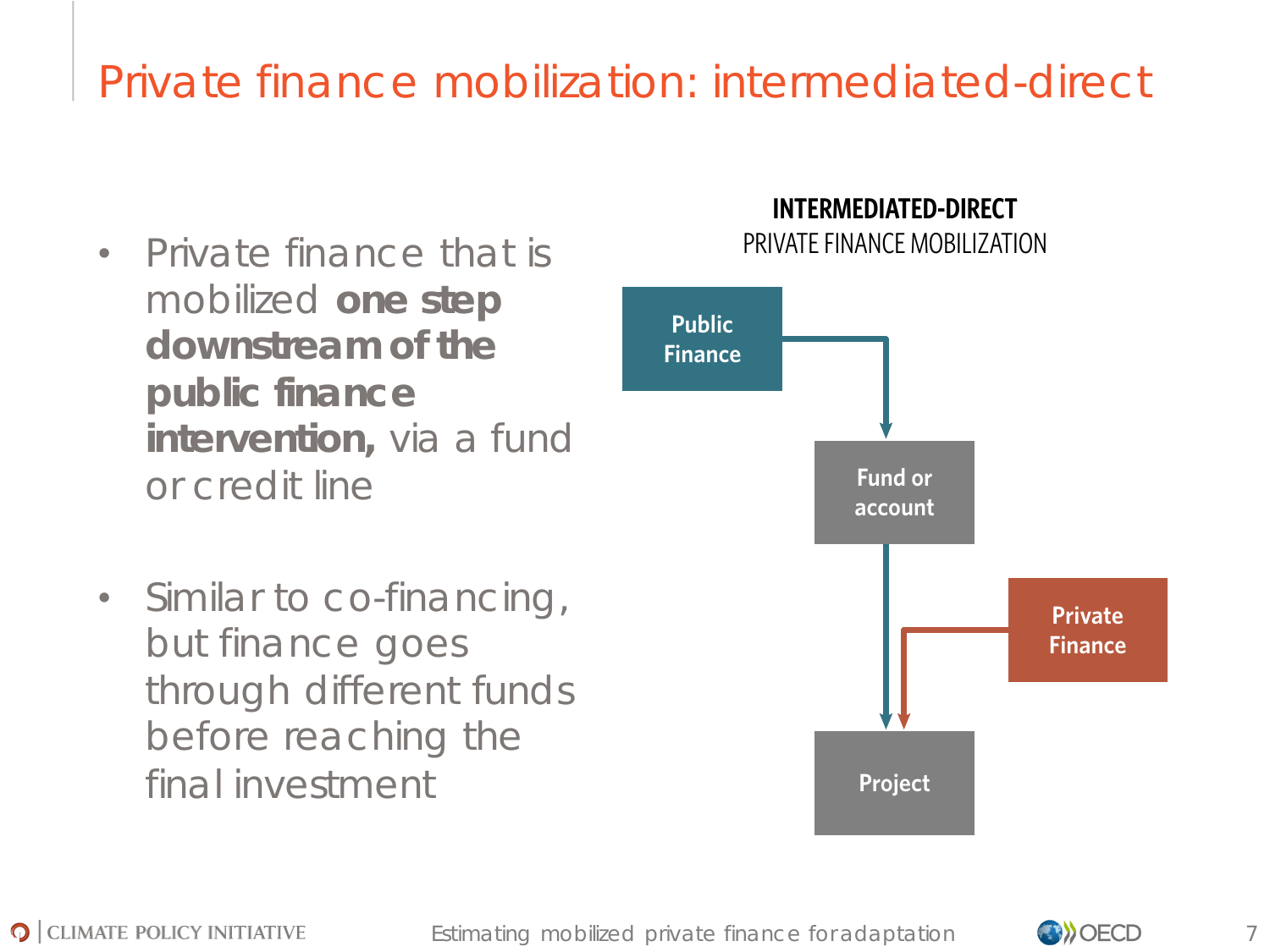# Private finance mobilization: *indirect*



- Private finance that is invested **one or more steps downstream of the public intervention,** e.g. through technical assistance and capacity building activities.
- There is typically a longer time lag between the public intervention and the private finance mobilization. This lag makes it much more difficult to measure

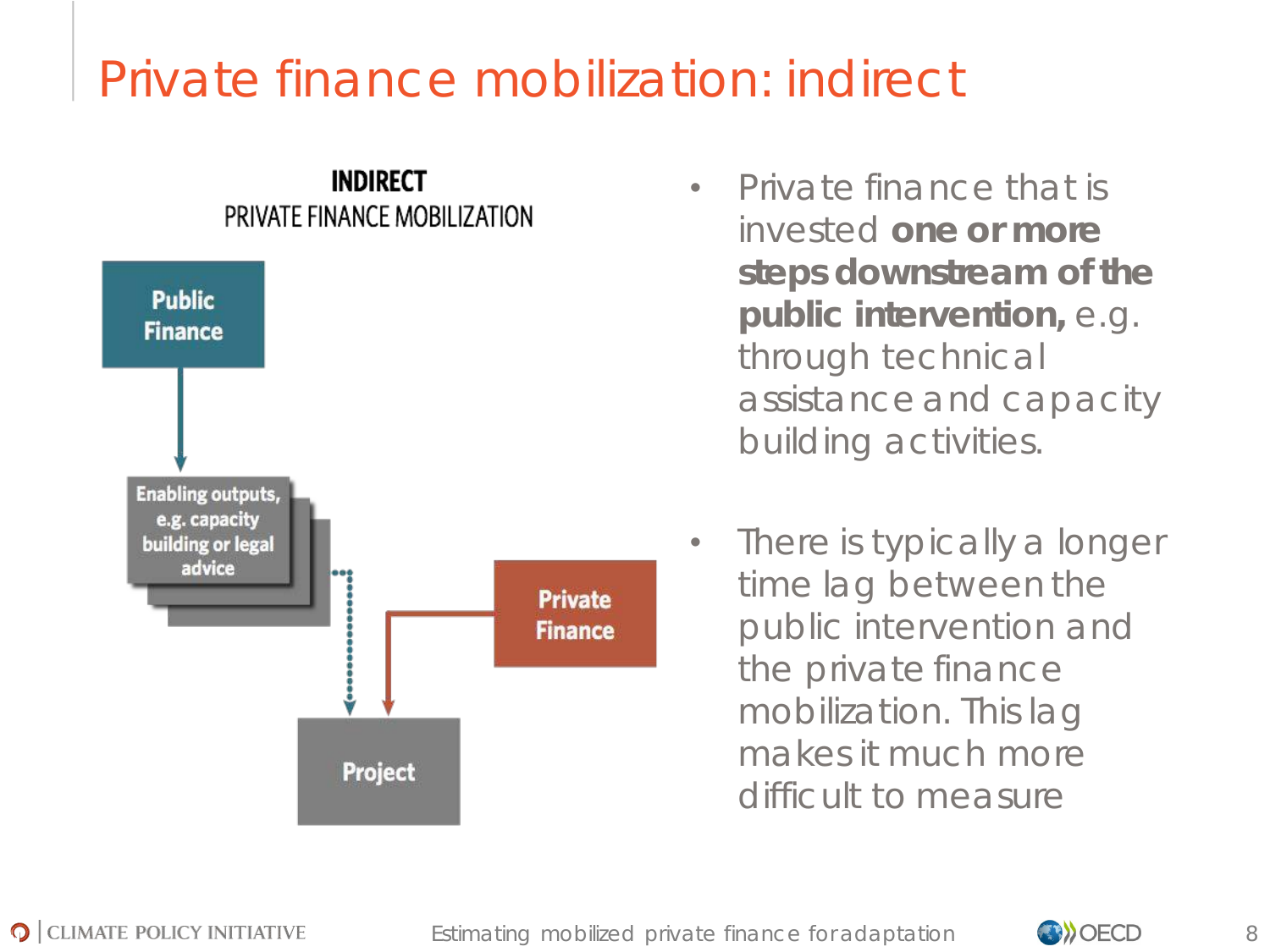### **Phase 1:** Exploring existing methods to measure private adaptation finance mobilized by public finance interventions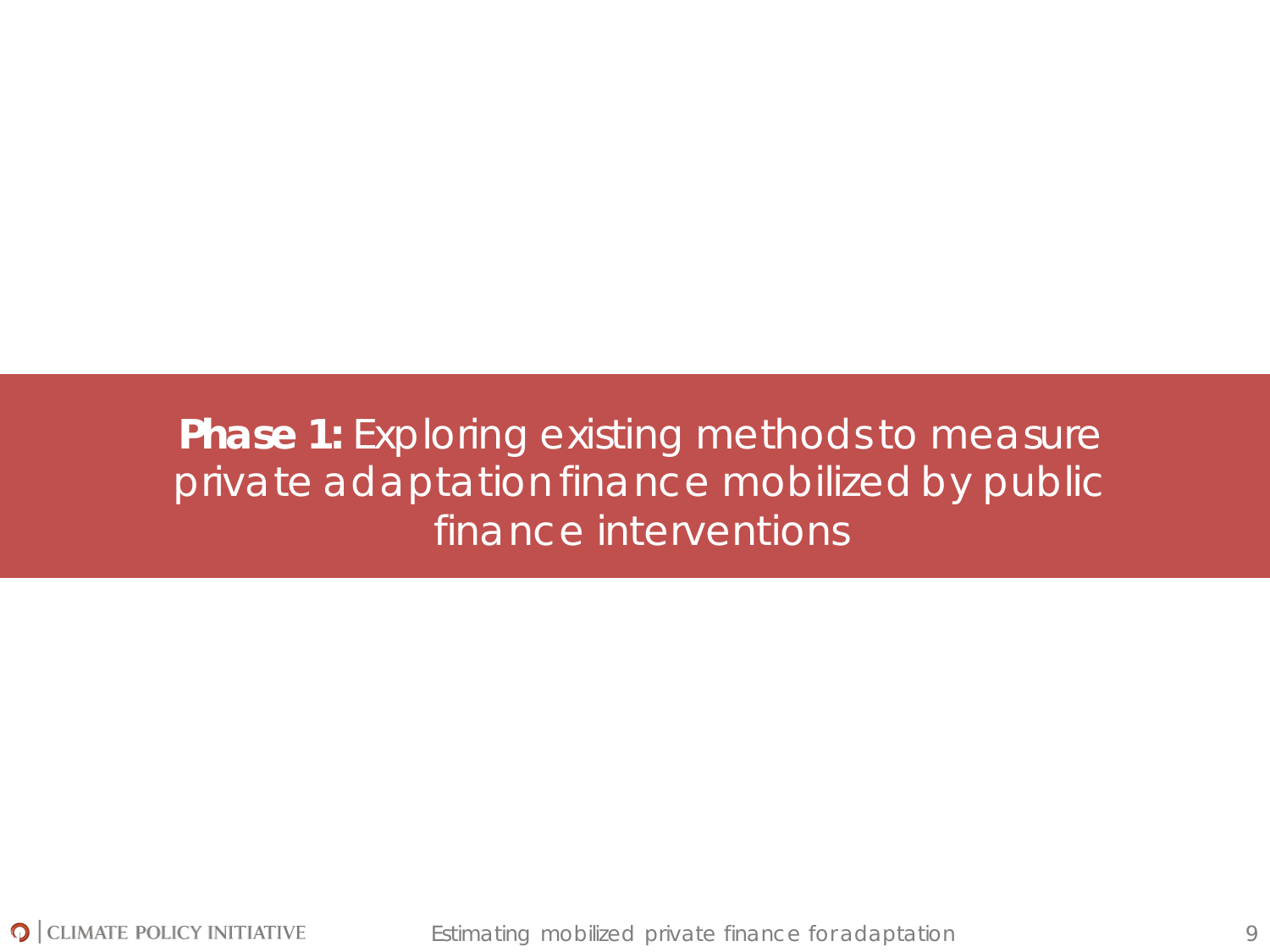# Existing Methodologies: current status

- Reviewed methodologies:
	- bilateral actors
	- multilateral actors



- Existing methodologies differ on four key questions:
	- **Definition** of adaptation
	- **Boundaries** of private finance involved
	- **Causality** between public interventions & private finance
	- **Attribution** of mobilized private finance
- Private co-finance is currently the **best available evidence of mobilization.**
	- However, co-finance does not necessarily equate to mobilization as it does not capture the indirect mobilization effect of capacity building, budgetary support and domestic policies. (OECD/CPI, 2015)

Estimating mobilized private finance for adaptation **CONCO** 10

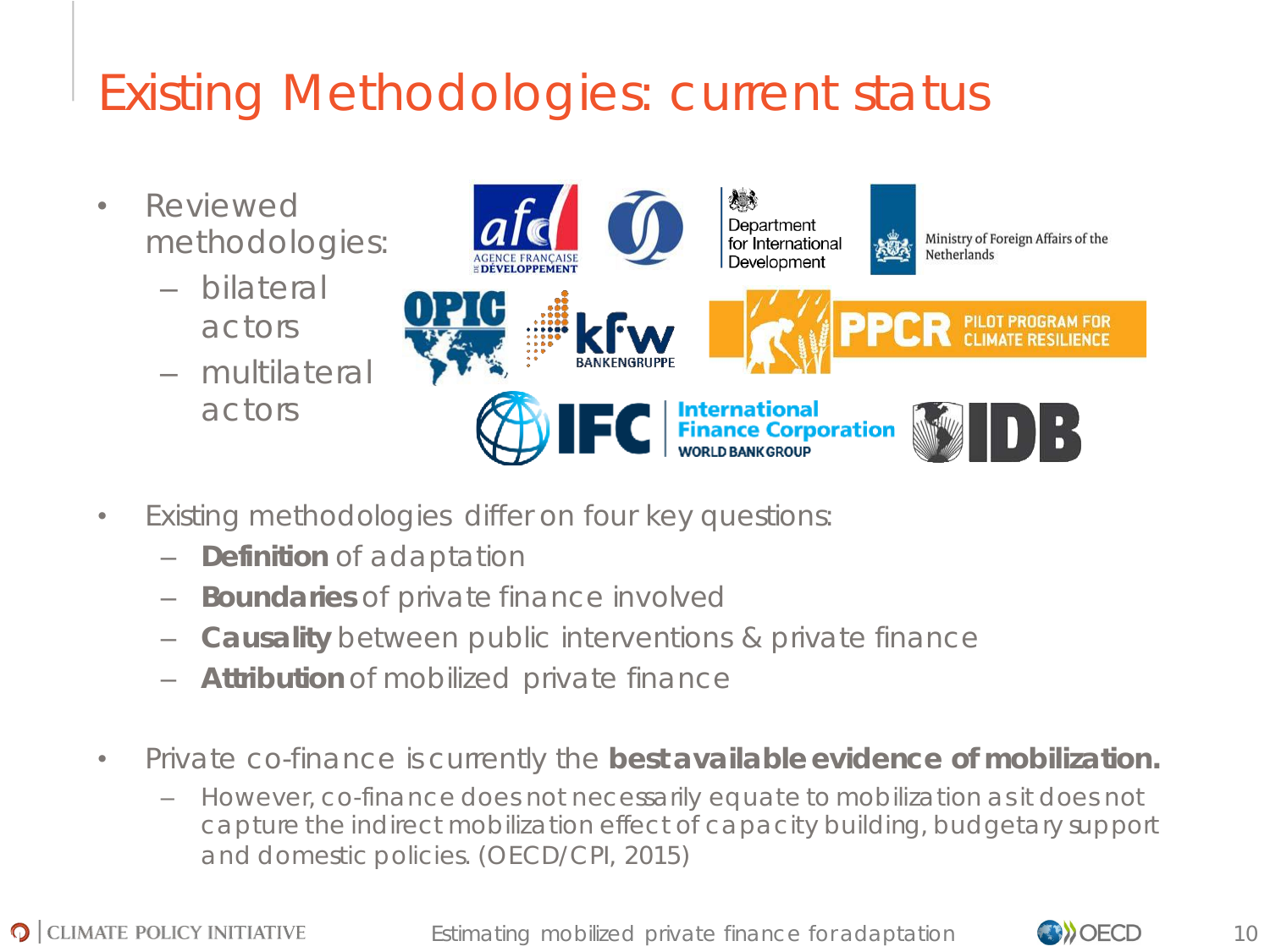# Existing Methodologies: implications

- **Efforts underway to further develop and harmonize methodologies across institutions** to measure private finance mobilized.
- For now, efforts **focus on the measurement of direct and intermediary-direct mobilization, but do not include indirect.**
- Given that private finance for adaptation may be mobilized through indirect interventions, **a significant share of private adaptation finance is not likely to be captured by existing tracking efforts**.

Key actors acknowledge the **importance of measuring indirect mobilization**, but **underline practical challenges and transaction costs involved**.

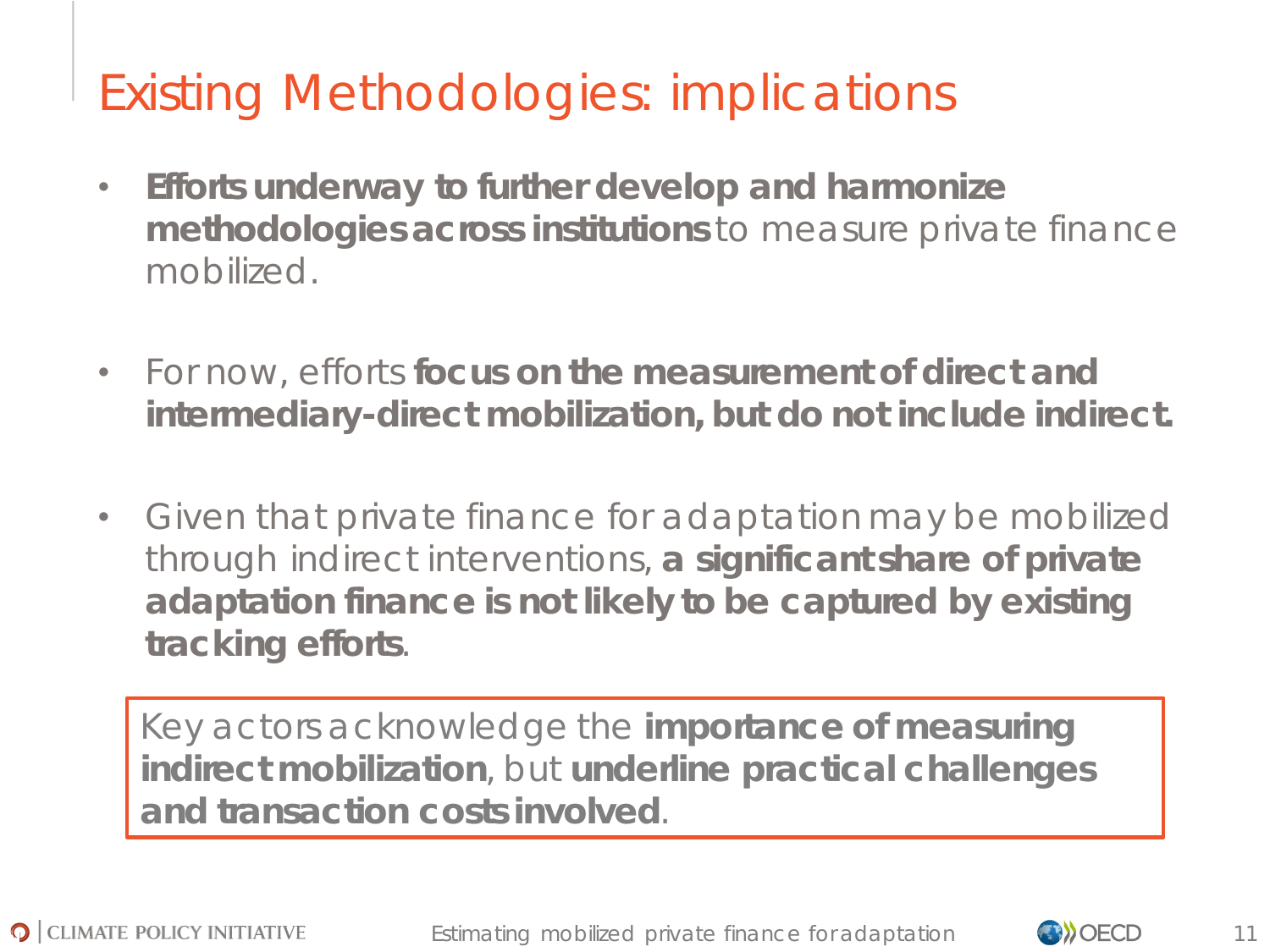**Phase 2:** Developing methodological approaches to estimate private adaptation finance mobilized by public finance interventions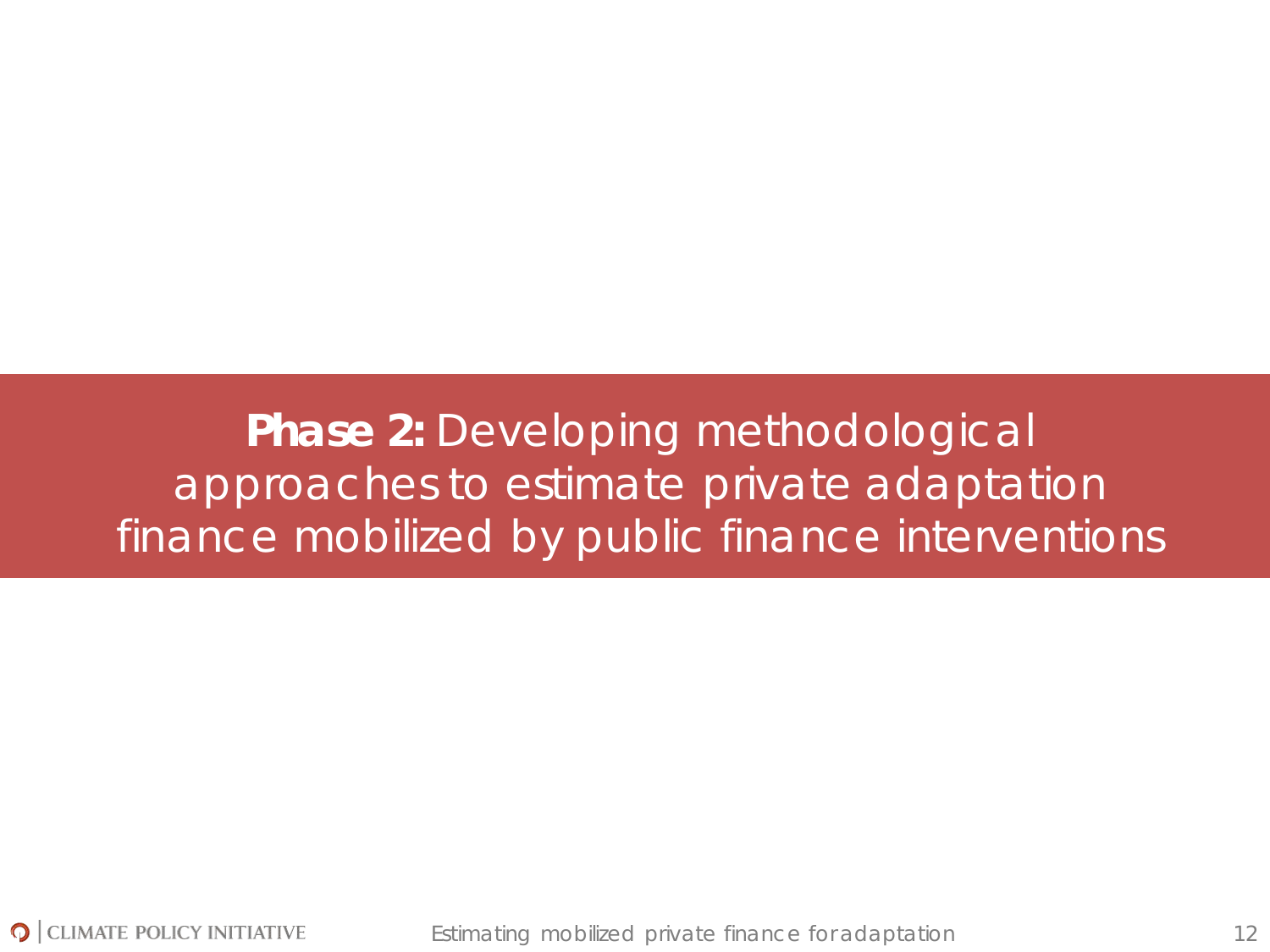# Disclaimer

- This analysis does **not aim to recommend any approach for international adoption**.
- Rather, **it explores different approaches that can help capture ways in which different public finance interventions help mobilize private investment** for adaptation both directly and indirectly.
- In doing so, **this analysis also exposes both strengths and challenges associated with different methodological approaches** and can provide an evidence base upon which further methodological design work and exploration can be done.
- While focused on adaptation finance, **the analysis is also relevant to assessing private finance mobilized for mitigation action.**



Estimating mobilized private finance for adaptation  $\Box$   $\Box$   $\Box$   $\Box$  13

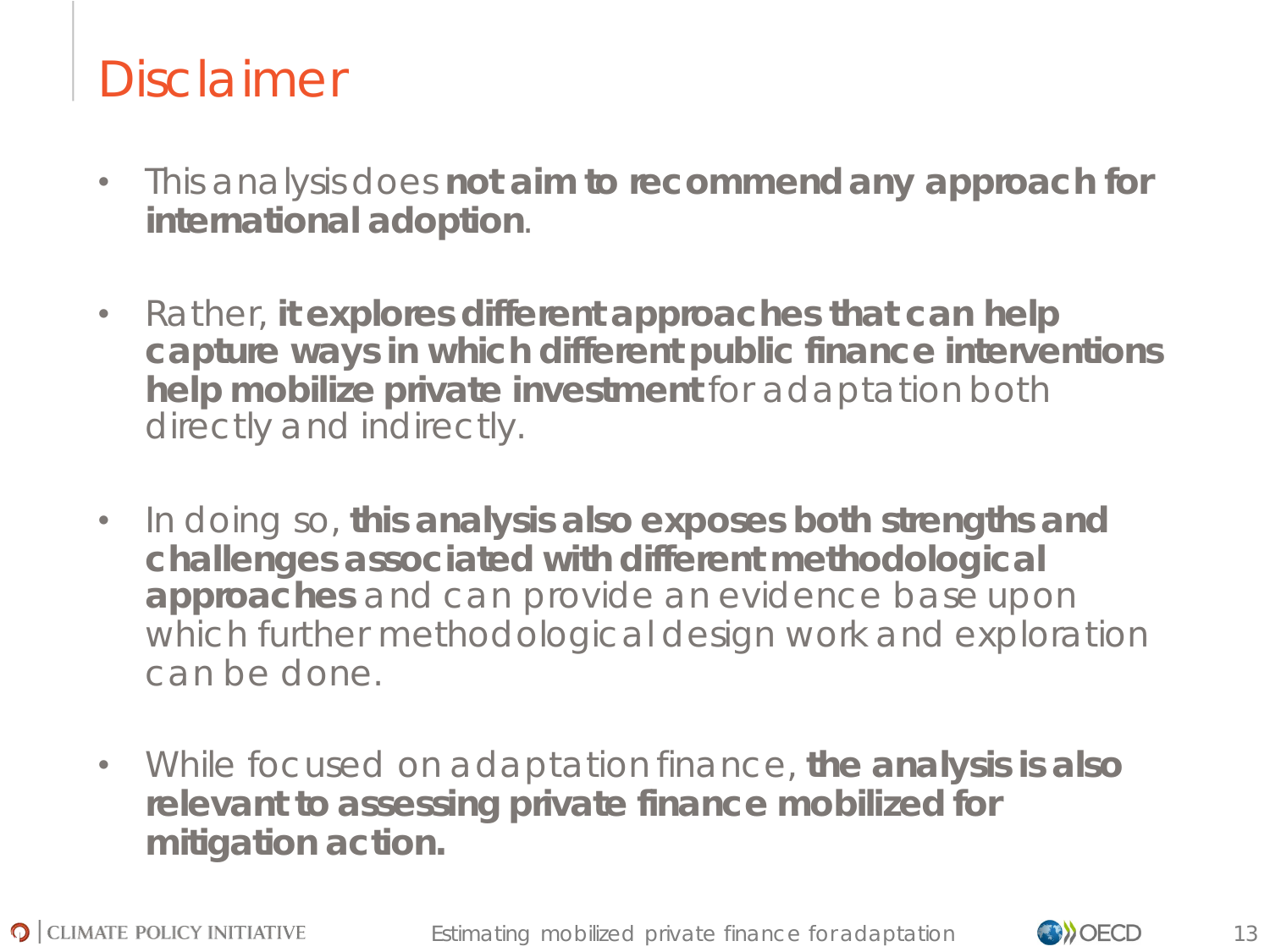## Developing New Methodological Approaches

### Based on 4-stage framework by the OECD Research Collaborative:

| Stage 1: Define core concepts                                                                                                                               |                                                                                                                                                                                                            |  |  |  |  |  |  |
|-------------------------------------------------------------------------------------------------------------------------------------------------------------|------------------------------------------------------------------------------------------------------------------------------------------------------------------------------------------------------------|--|--|--|--|--|--|
| $\bullet$<br>$\bullet$                                                                                                                                      | Definition of climate change activities<br>Classification of developed and<br>$\bullet$<br>Definition of public and private finance<br>developing countries<br>Geographical origin of finance<br>$\bullet$ |  |  |  |  |  |  |
| Stage 2: Identify public interventions and instruments that can be credited for mobilizing<br>private climate finance                                       |                                                                                                                                                                                                            |  |  |  |  |  |  |
| $\bullet$<br>$\bullet$                                                                                                                                      | Types of public interventions<br>Specific instruments used for the interventions                                                                                                                           |  |  |  |  |  |  |
| Stage 3: Value public interventions and account for total private finance involved                                                                          |                                                                                                                                                                                                            |  |  |  |  |  |  |
| $\bullet$<br>$\bullet$<br>$\bullet$                                                                                                                         | Choice/conversion of currency<br>Boundaries and estimation of private<br>$\bullet$<br>Point of measurement<br>finance involved<br>Valuation of public interventions<br>Availability of data<br>$\bullet$   |  |  |  |  |  |  |
| Stage 4: Estimate mobilized private climate finance                                                                                                         |                                                                                                                                                                                                            |  |  |  |  |  |  |
| $\bullet$<br>$\bullet$                                                                                                                                      | Assessment of causality btw. public interventions & private finance<br>Attribution of mobilized private climate finance to public interventions                                                            |  |  |  |  |  |  |
| Source: Jachnik, R., R. Caruso and A. Srivastava (2015), "Estimating Mobilised Private Climate Finance: Methodological Approaches, Options and Trade-offs", |                                                                                                                                                                                                            |  |  |  |  |  |  |

*OECD Environment Working Papers, No. 83, OECD Publishing, Paris. DOI: http://dx.doi.org/10.1787/5js4x001rqf8-en*

**O** CLIMATE POLICY INITIATIVE

Estimating mobilized private finance for adaptation **CONCO** 14

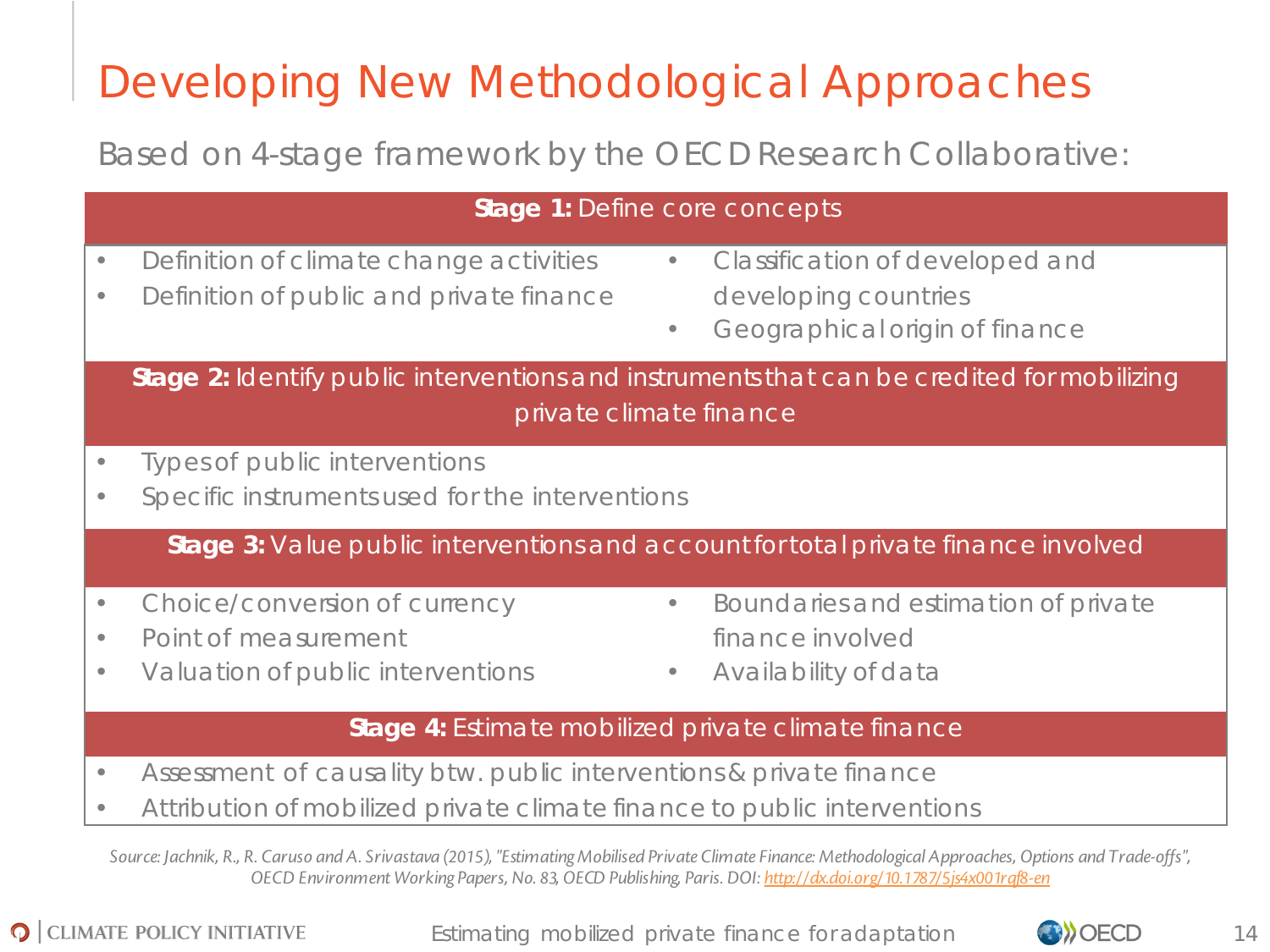### Four methodological approaches developed

These different approaches vary across the following key decision points: *interventions*, *boundaries*, and *causality*.

| Approach                                                                          | Type(s) of intervention                                                     | Boundary                                   | Causality assessment                                                                                                                             |  |
|-----------------------------------------------------------------------------------|-----------------------------------------------------------------------------|--------------------------------------------|--------------------------------------------------------------------------------------------------------------------------------------------------|--|
| Approach 1: Direct                                                                | Public co-finance at<br>the project,<br>program, or fund<br>level           | <b>Strict</b>                              | Assume blanket causality                                                                                                                         |  |
| Approach 2:<br>Intermediated-direct                                               | As above and/or as<br>fund (of fund) or<br>credit line                      | One $(1)$<br>intermediate<br>step upstream | As above                                                                                                                                         |  |
| Approach 3: Direct,<br>intermediated-direct,<br>and Indirect                      | As above and/or as<br>technical<br>assistance, capacity<br>building support | One (1)<br>intermediate<br>step upstream   | Partial causality based on<br>interviews. If double counting,<br>apply partial assessment to<br>direct and zero for indirect<br>(see Appendix 1) |  |
| Approach 4: Direct,<br>intermediated-direct,<br>indirect and indirect<br>expanded | As above                                                                    | TWO(2)<br>intermediate<br>steps            | As above                                                                                                                                         |  |



Estimating mobilized private finance for adaptation **CONCO** 15

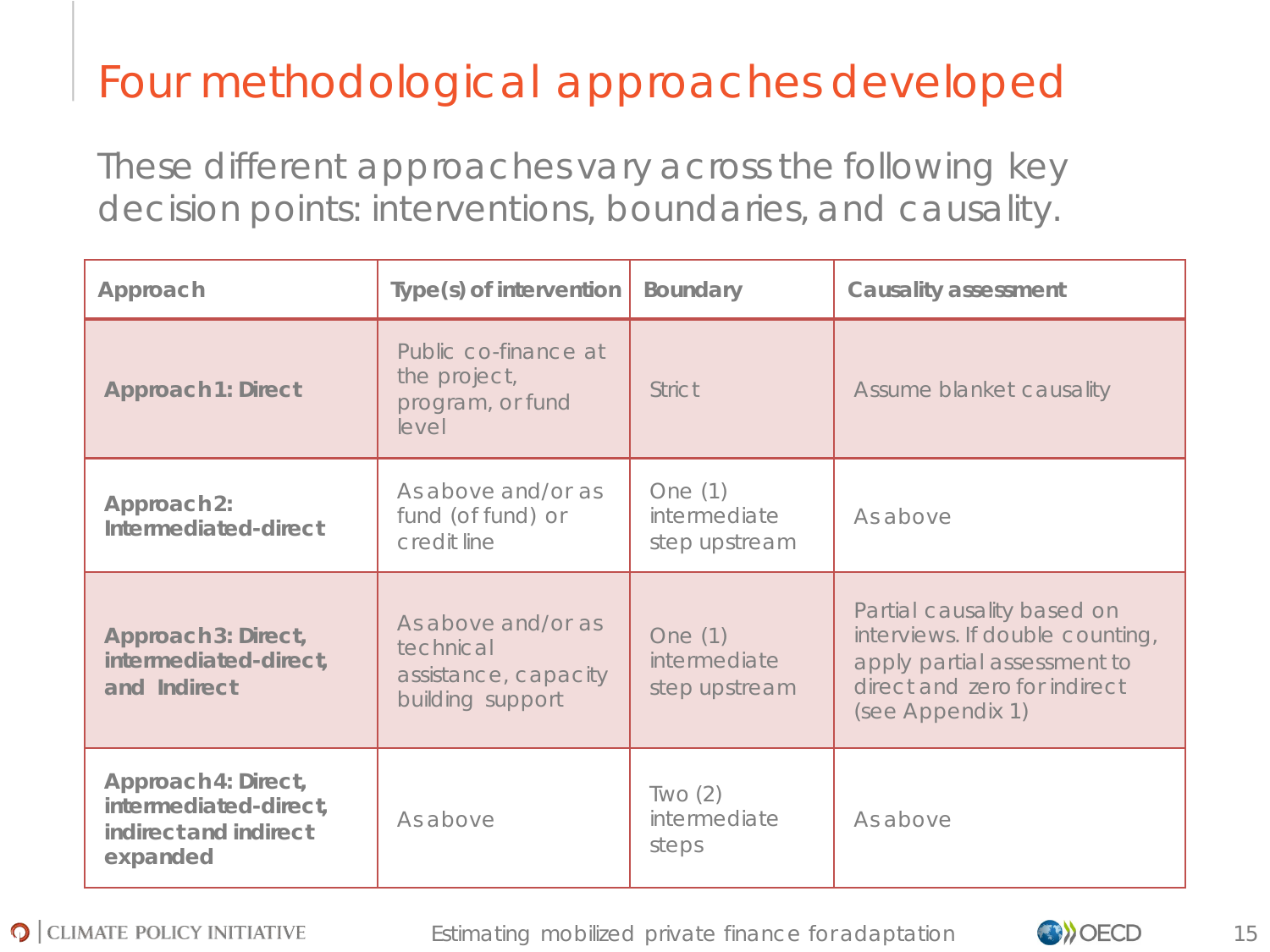#### Setting up the approaches Examples of Direct, Intermediated-direct , and Indirect ing up th



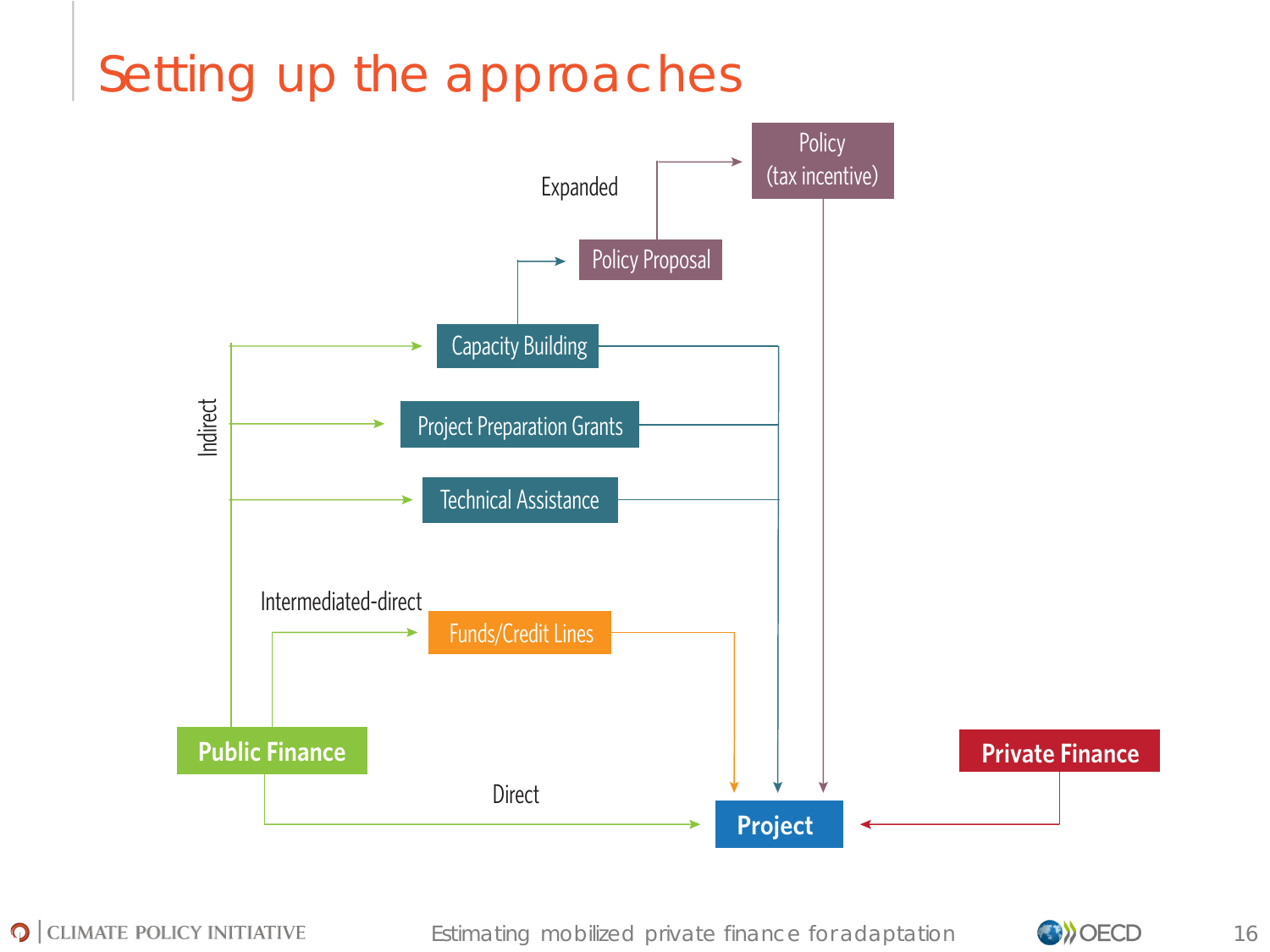# Approach 1: Direct



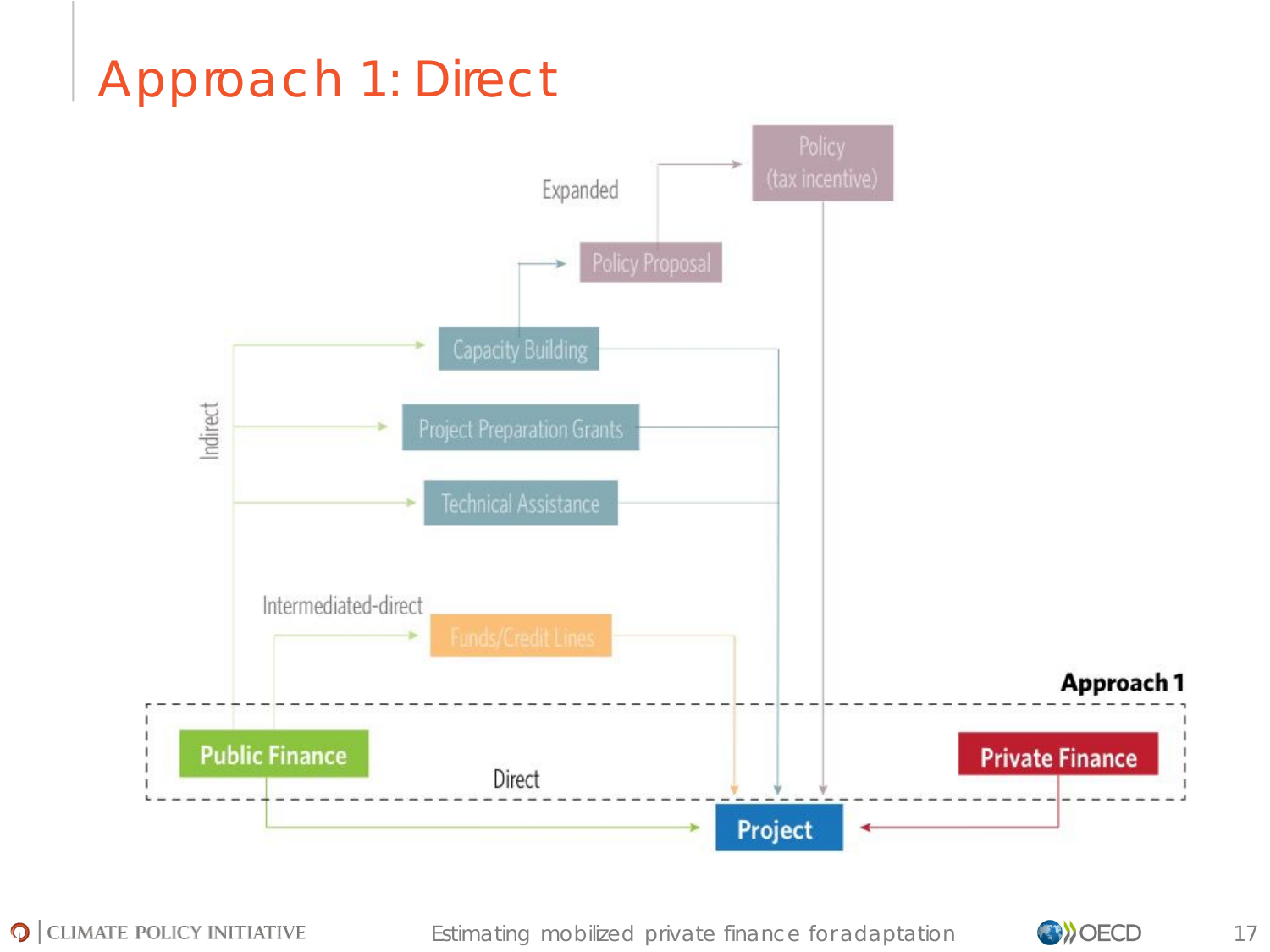# Approach 2: Direct and intermediated-direct



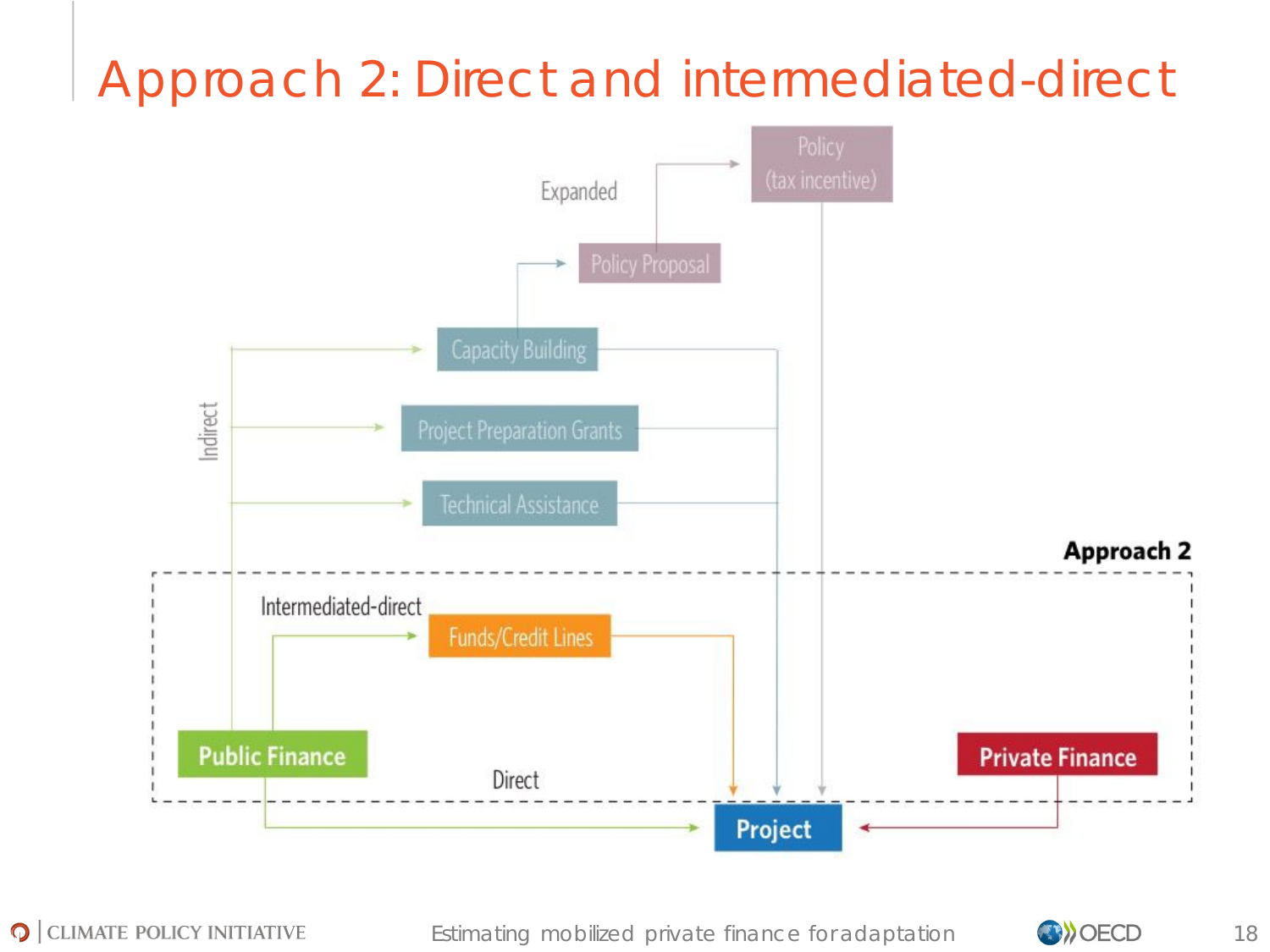### Approach 3: Direct, intermediated-direct, and indirect (one step upstream)



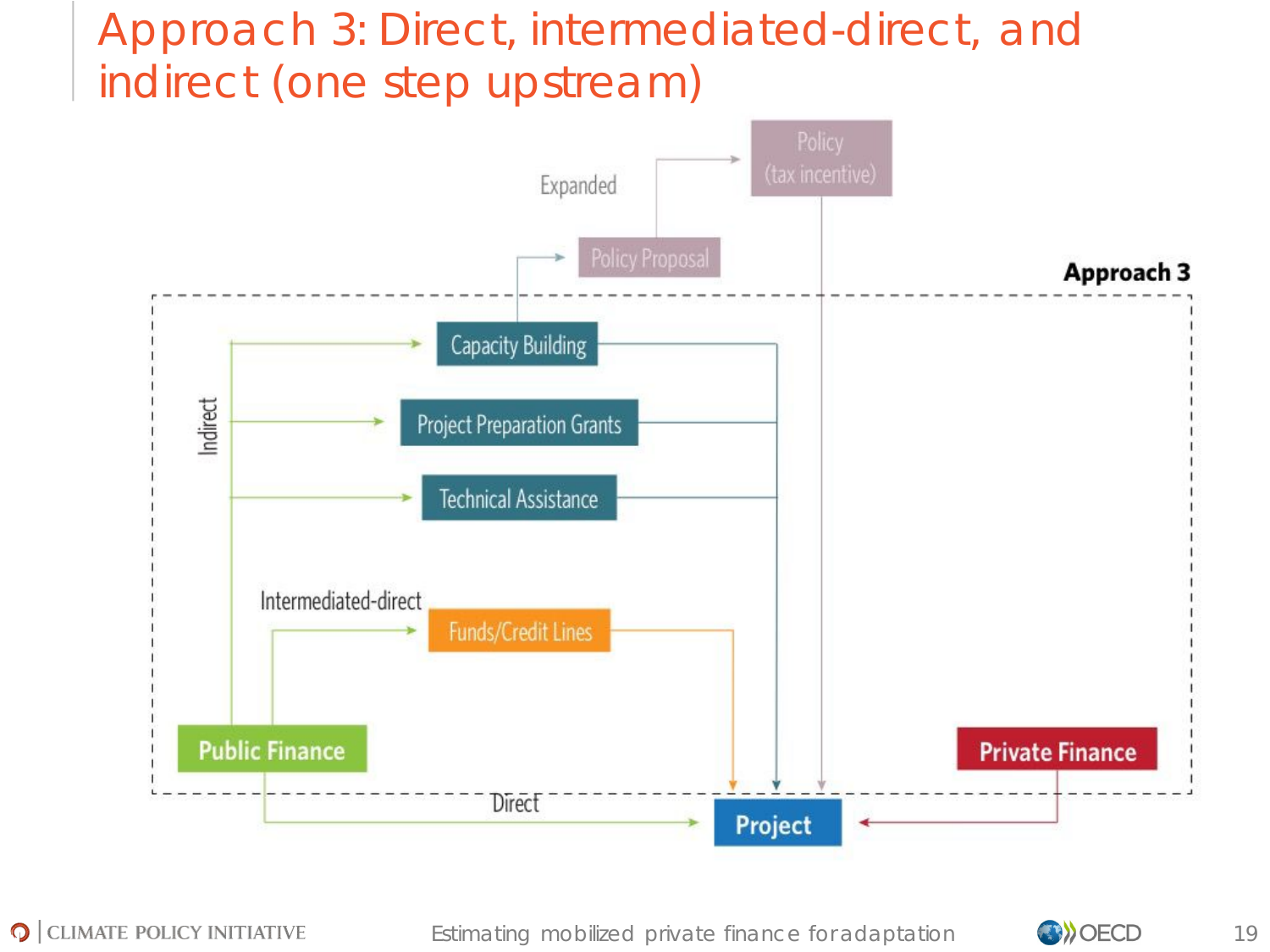### Approach 4: Direct, intermediated-direct, and indirect expanded (two steps upstream)



O CLIMATE POLICY INITIATIVE

Estimating mobilized private finance for adaptation **CONOCO** 20

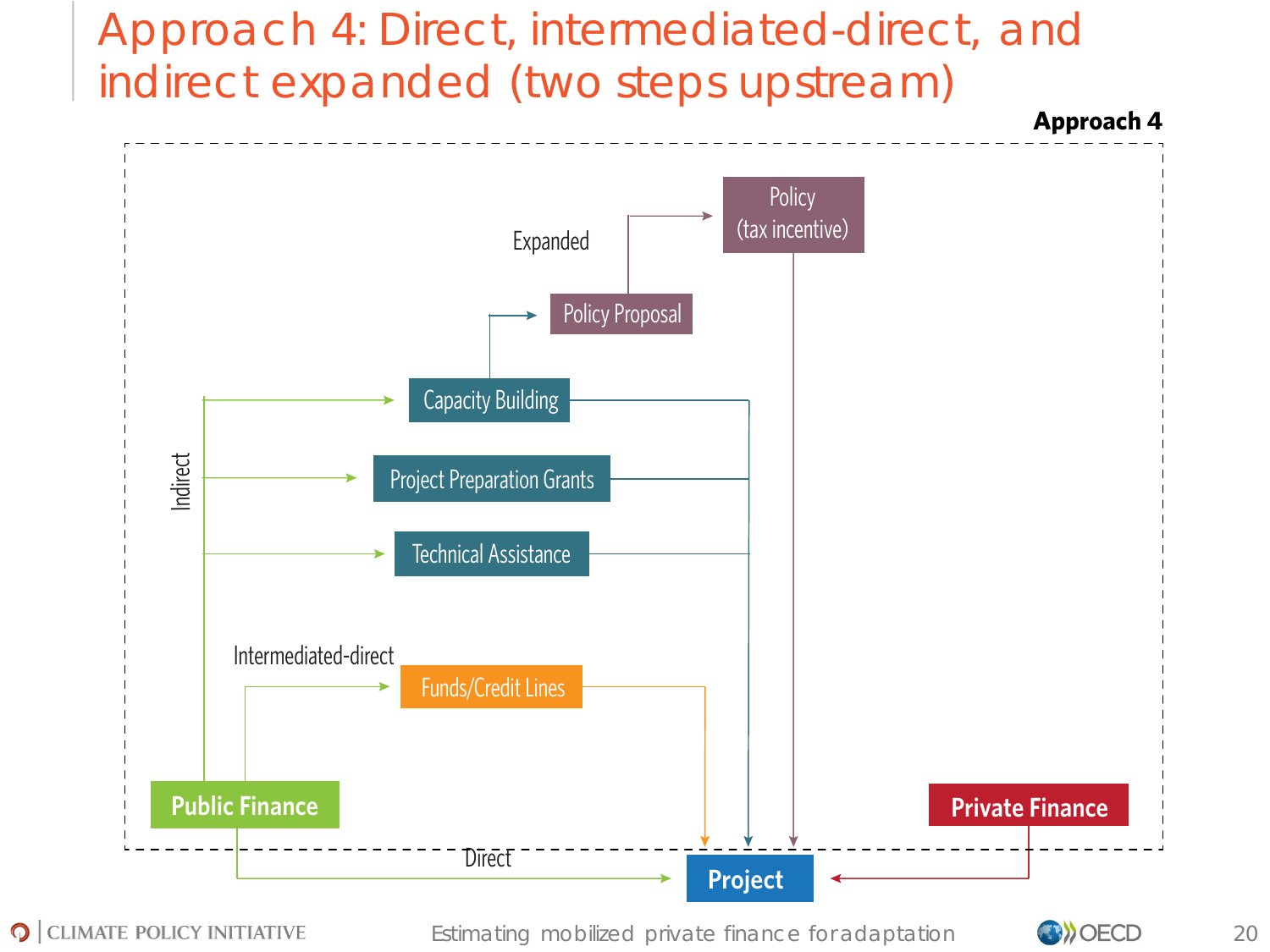### **Phase 3:** Testing the methodological approaches on two bilateral public adaptation finance initiatives



Estimating mobilized private finance for adaptation 21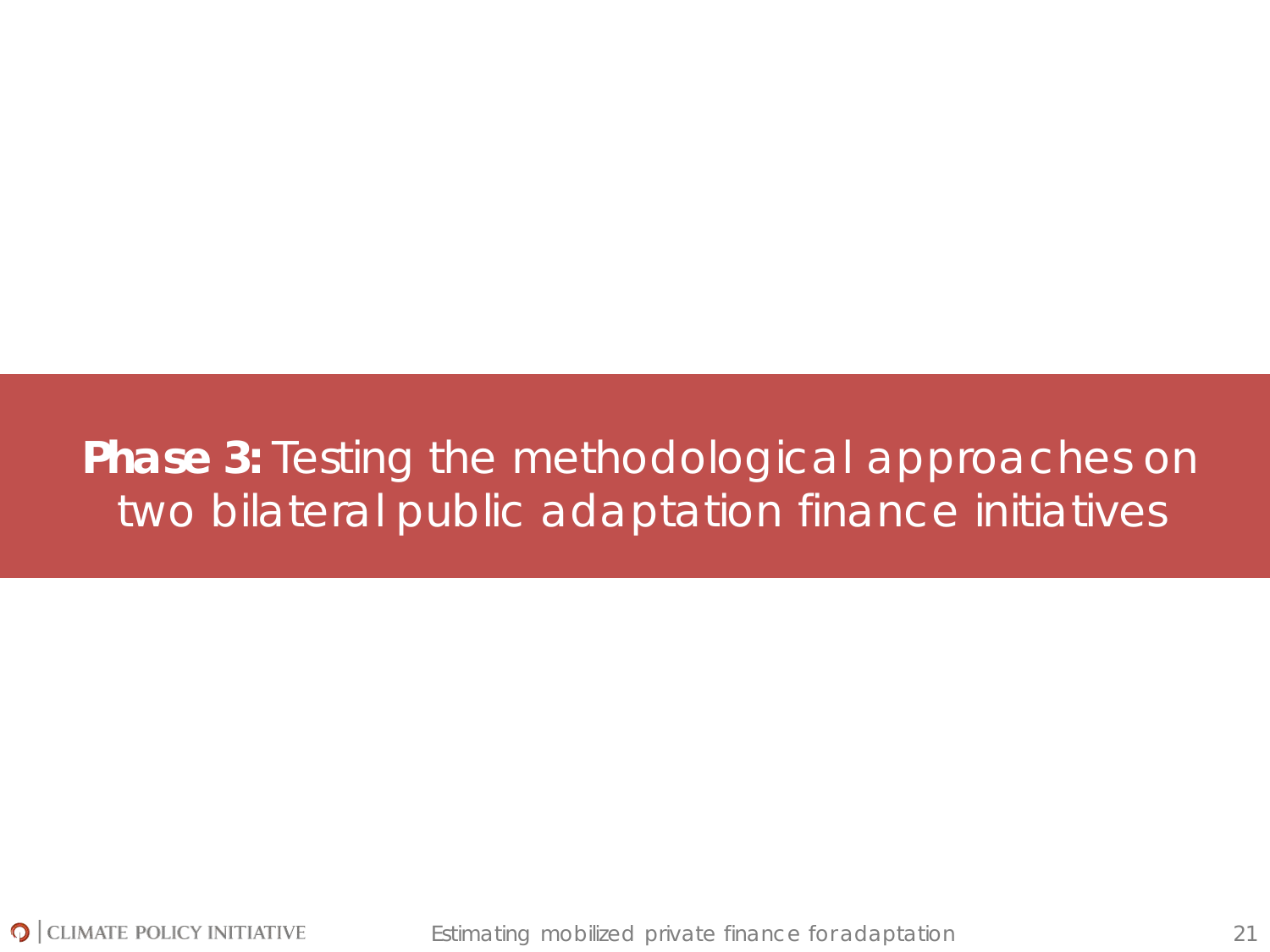# Case studies

- We applied the different methodological approaches to two case studies:
	- Northern Uganda: Transforming the Economy through Climate Smart Agribusiness (NU-TEC)
	- The Africa Risk Capacity (ARC).
- The aim is to understand how the application of different approaches can improve our understanding of:
	- The origination and scale of mobilized private adaptation finance
	- The relative impact of different public finance interventions in mobilizing these investments.

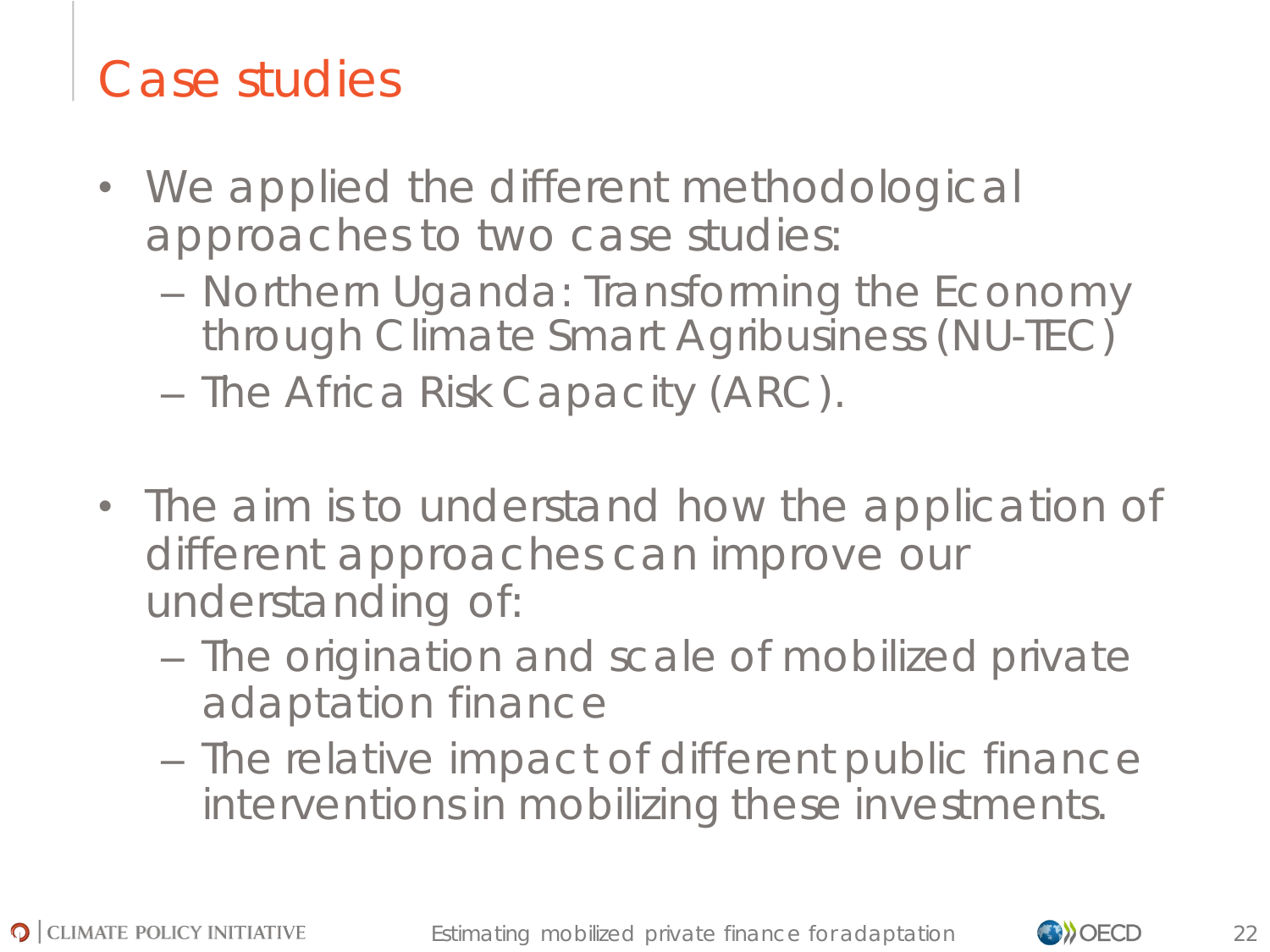### Northern Uganda: Transforming the Economy through Climate Smart Agribusiness (NU-TEC)

Ranges of estimates of mobilized private finance



**O** CLIMATE POLICY INITIATIVE

Estimating mobilized private finance for adaptation **CONOCO** 23

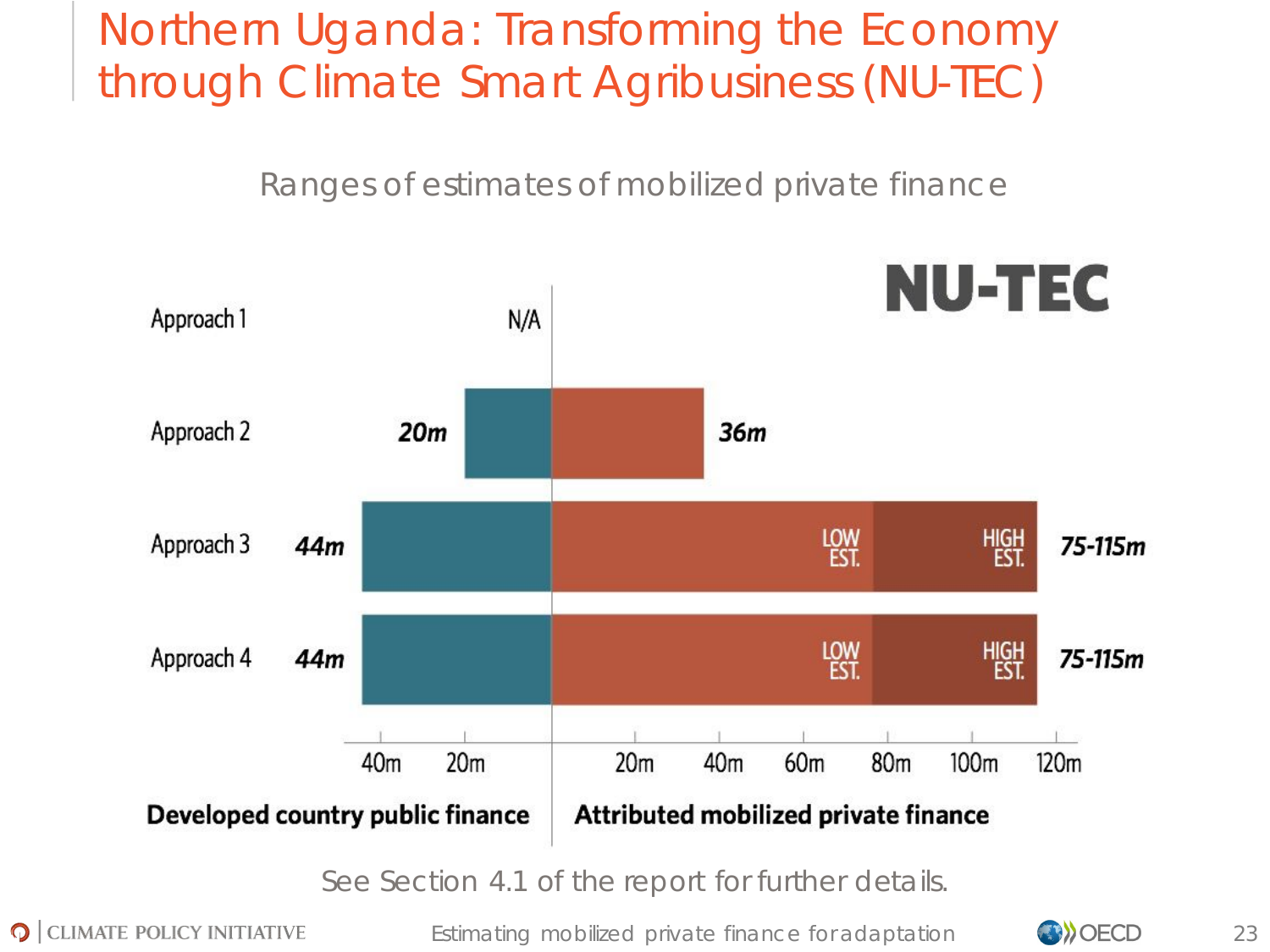### Africa Risk Capacity Limited (ARC Ltd): Transferring disaster risks through drought insurance

Ranges of estimates of mobilized private finance



See Section 4.2 of the report for further details.

**O** CLIMATE POLICY INITIATIVE

Estimating mobilized private finance for adaptation **CONOCO** 24

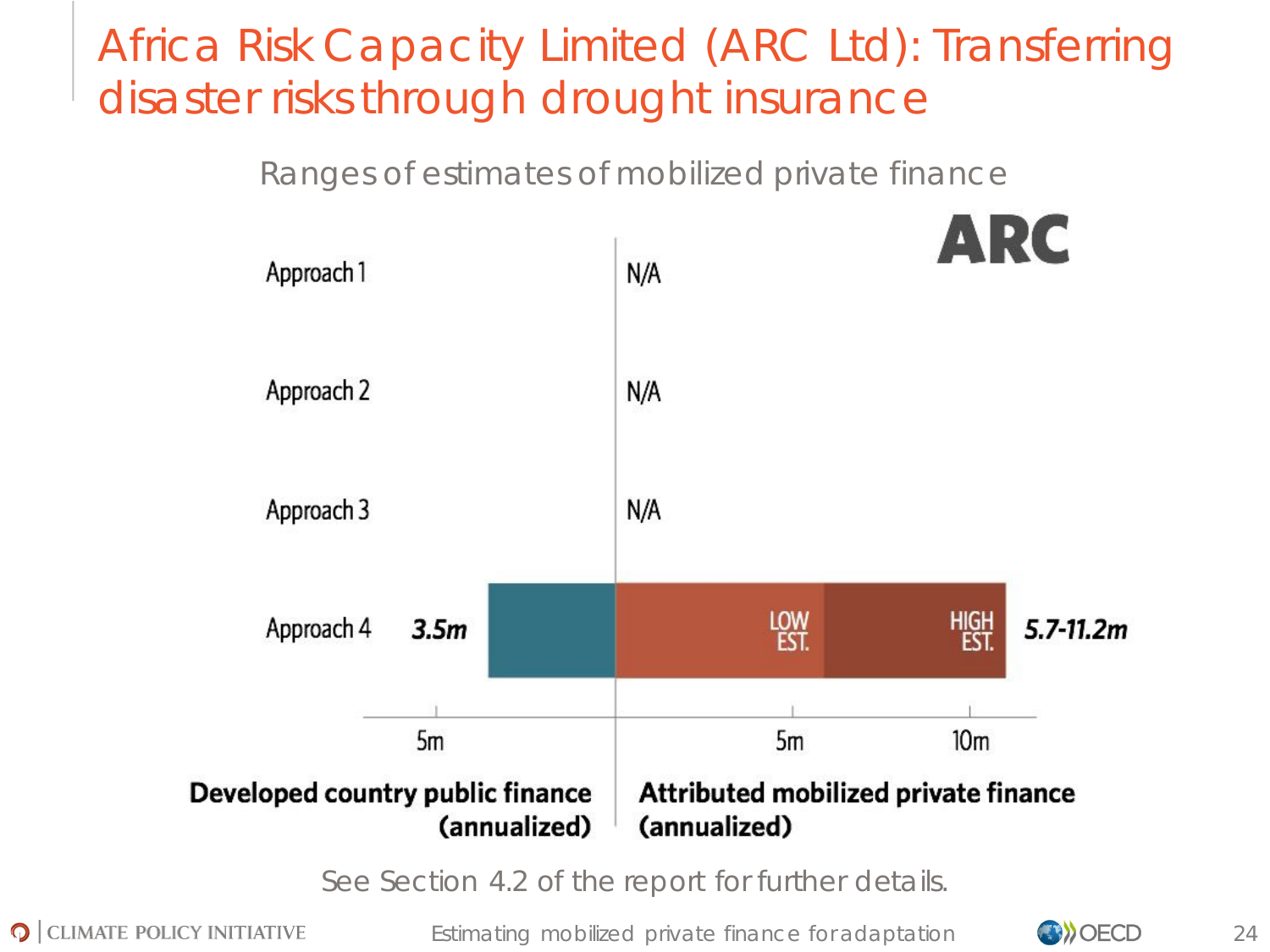# Evaluation of methodological approaches

- **Accuracy:** Reflects reality; avoids double counting.
- **Incentives:** Encourages the use of public interventions to deliver climate benefits and promotes means to scale up climate finance.
- **Potential for standardization:** Applies to various types of reporting entities and allows for aggregation and comparison.
- **Practicality of implementation**. Is feasible with available data and is time and cost efficient to report.

| Approach                              | <b>Accuracy</b> | <b>Incentives</b> | <b>Potential for</b><br>standardization | <b>Practicality of</b><br>implementation |
|---------------------------------------|-----------------|-------------------|-----------------------------------------|------------------------------------------|
| Approach 1: Direct                    | Moderate        | Moderate-Weak     | Moderate-Strong                         | <b>Strong</b>                            |
| Approach 2:<br>+ Intermediated-direct |                 |                   | Moderate                                | Moderate-Strong                          |
| Approach 3:<br>+ Indirect             | <b>Strong</b>   | Moderate          | Weak                                    | <b>Weak</b>                              |
| Approach4:<br>+ Indirect expanded     |                 | Moderate-Strong   |                                         |                                          |

Estimating mobilized private finance for adaptation **CONCO** 25

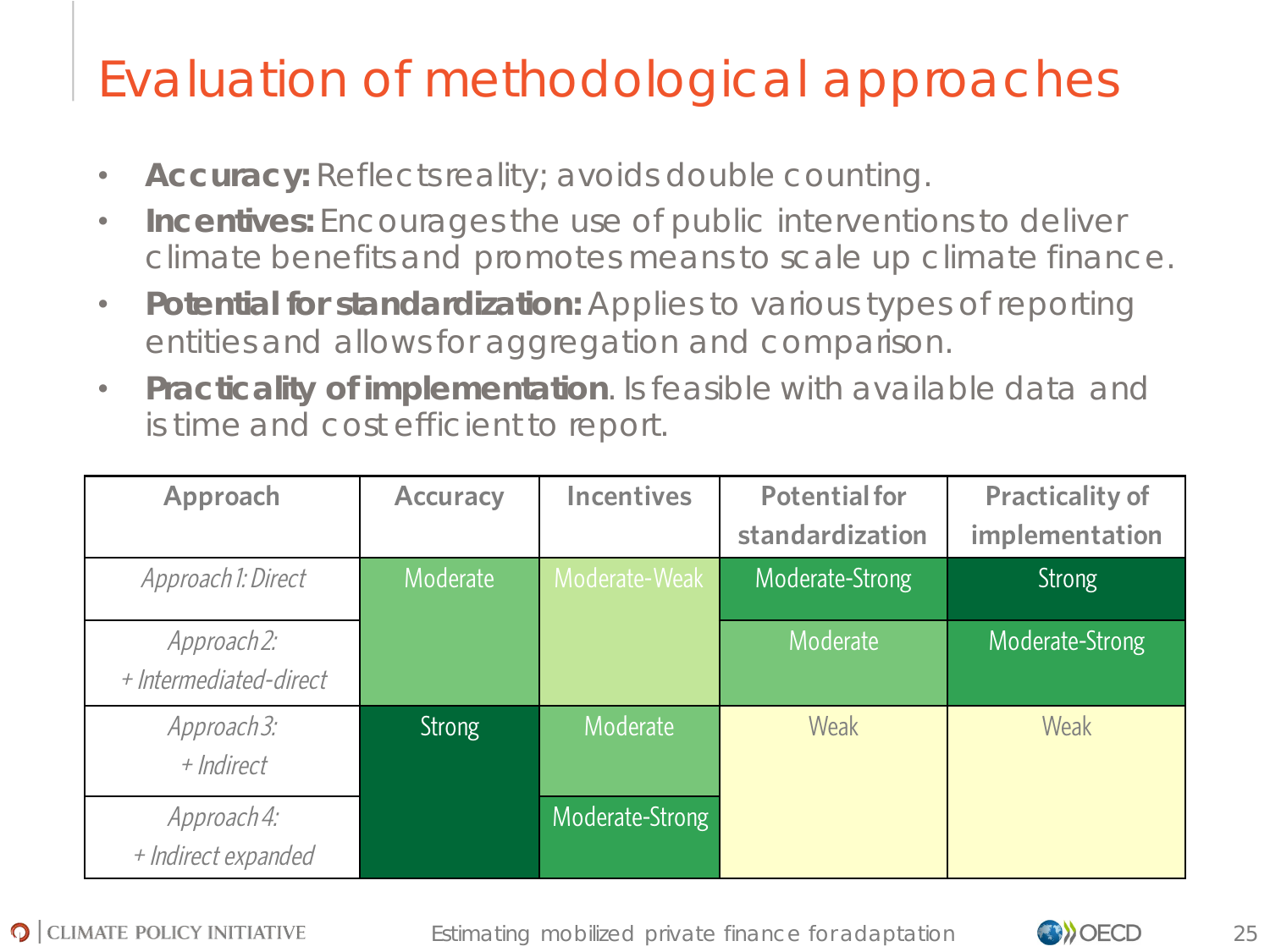# Evaluating methodological approaches

- There are trade-offs between **accuracy and the incentives provided** on the one side**,** and **practicality of implementation and standardization potential** (including minimizing risks of double counting) on the other side.
- **Methods that only capture direct and intermediated-direct mobilization are most practical but fail to account for important role finance plays in supporting softer, enabling interventions**  (e.g., for project demonstration, capacity building, or budgetary support).
- **Methods considering indirect mobilization are more accurate, but are very resource intensive and limited by poor data availability**.
- There is a **risk of double-counting** if different stakeholders involved in the same project **use different methodological approaches for estimating mobilized private finance**.

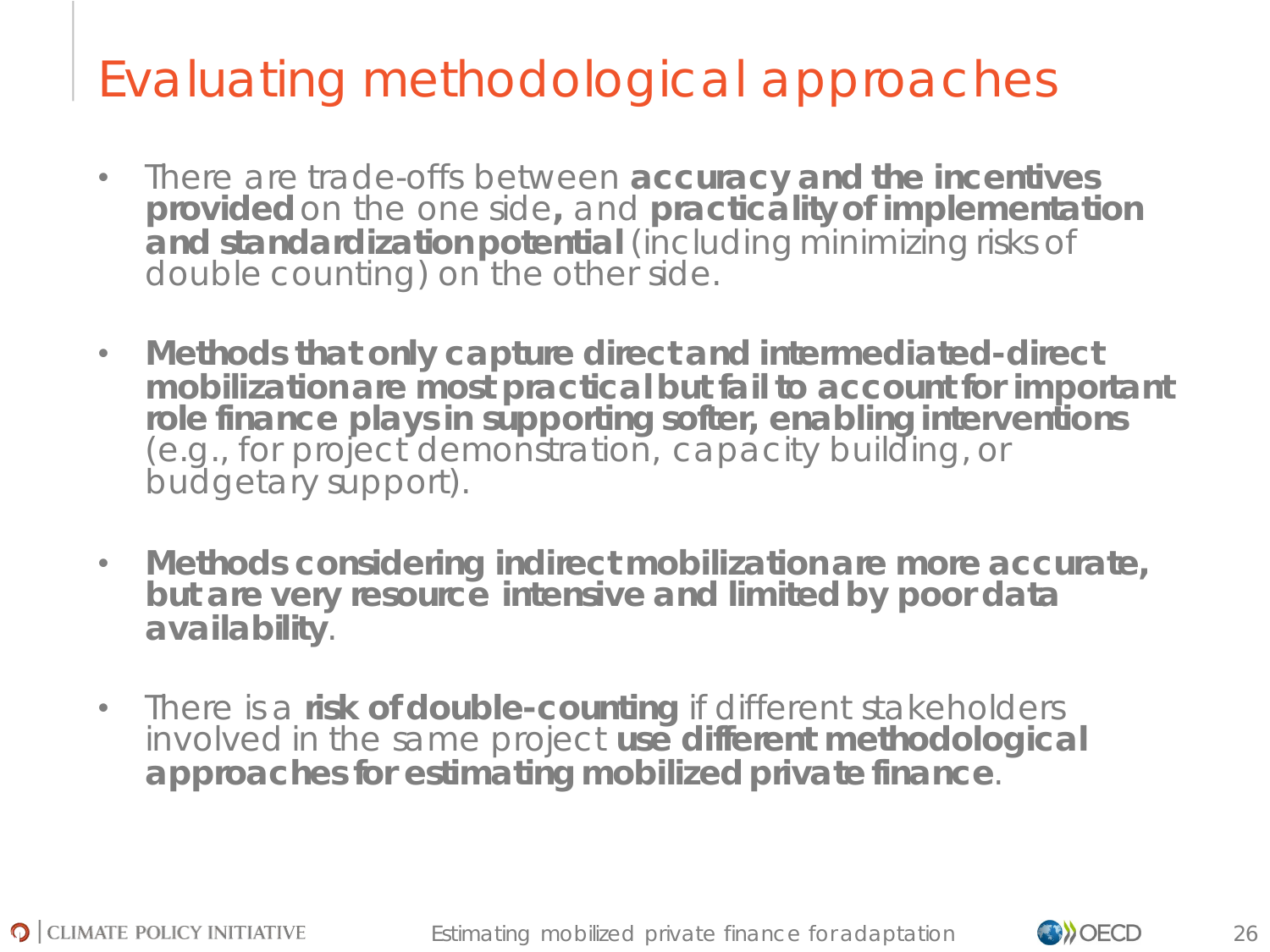### Key takeaways

Estimating mobilized private finance for adaptation 27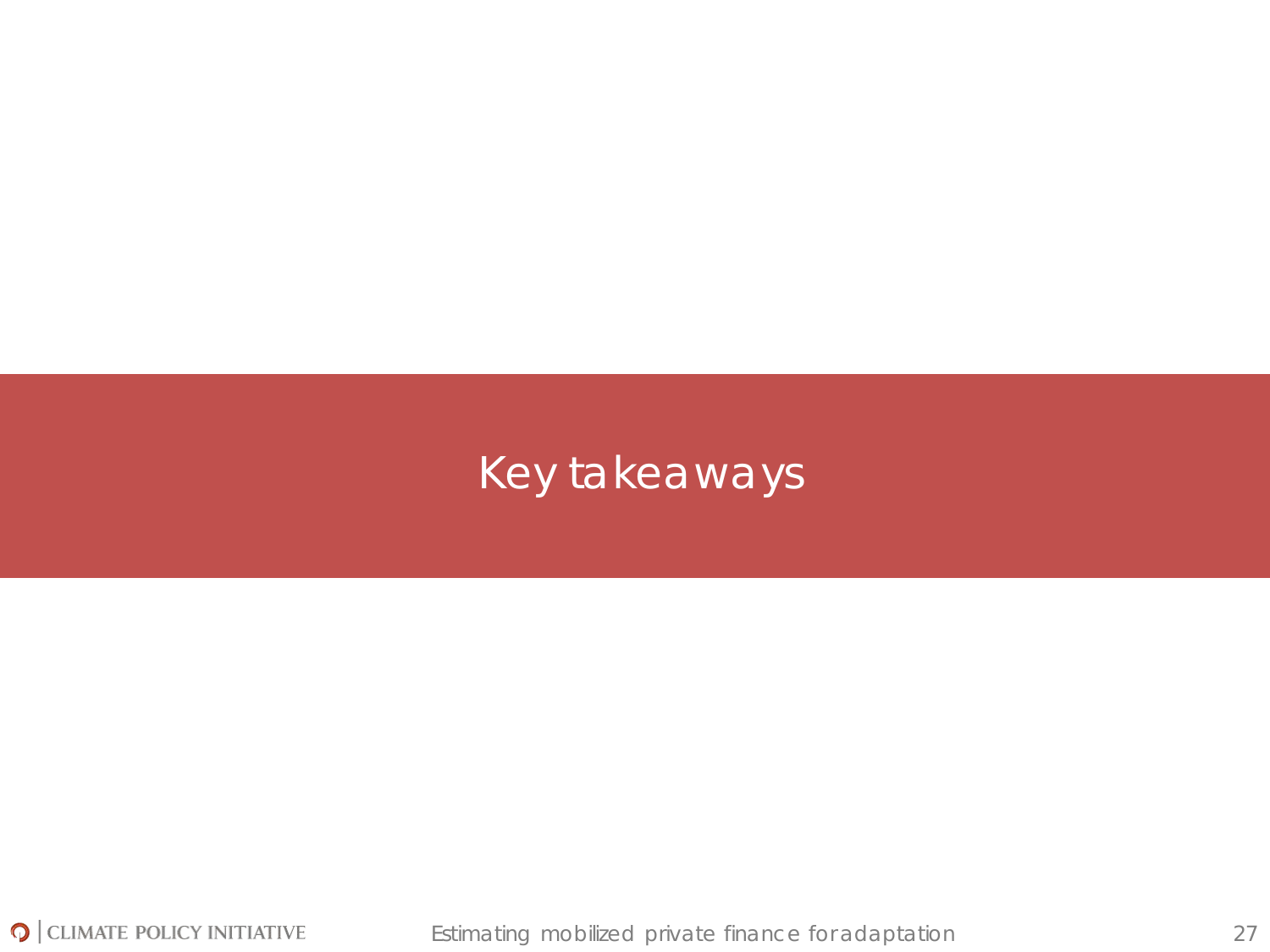# Key takeaways

- **Existing methodologies** focus on measuring and capturing mobilized finance from **direct and intermediated-direct** public finance, and neglect the **indirect impacts** of softer, "enabling" interventions (e.g. technical assistance).
- Not quantifying indirect mobilization **may disincentivize the provision of upstream support** to projects, technology, and market development.
- Efforts are needed to **improve publicly available data** in order to parse out the climate-resilient components of mainstream business activities.
- More work needs to be done to more accurately **assess and assign the strength of the causal relationship between different public finance interventions and the associated private finance** and to isolate interventions from broader contextual factors.
- While particularly relevant in the context of climate resilience, **these considerations are also relevant for mitigation activities.**